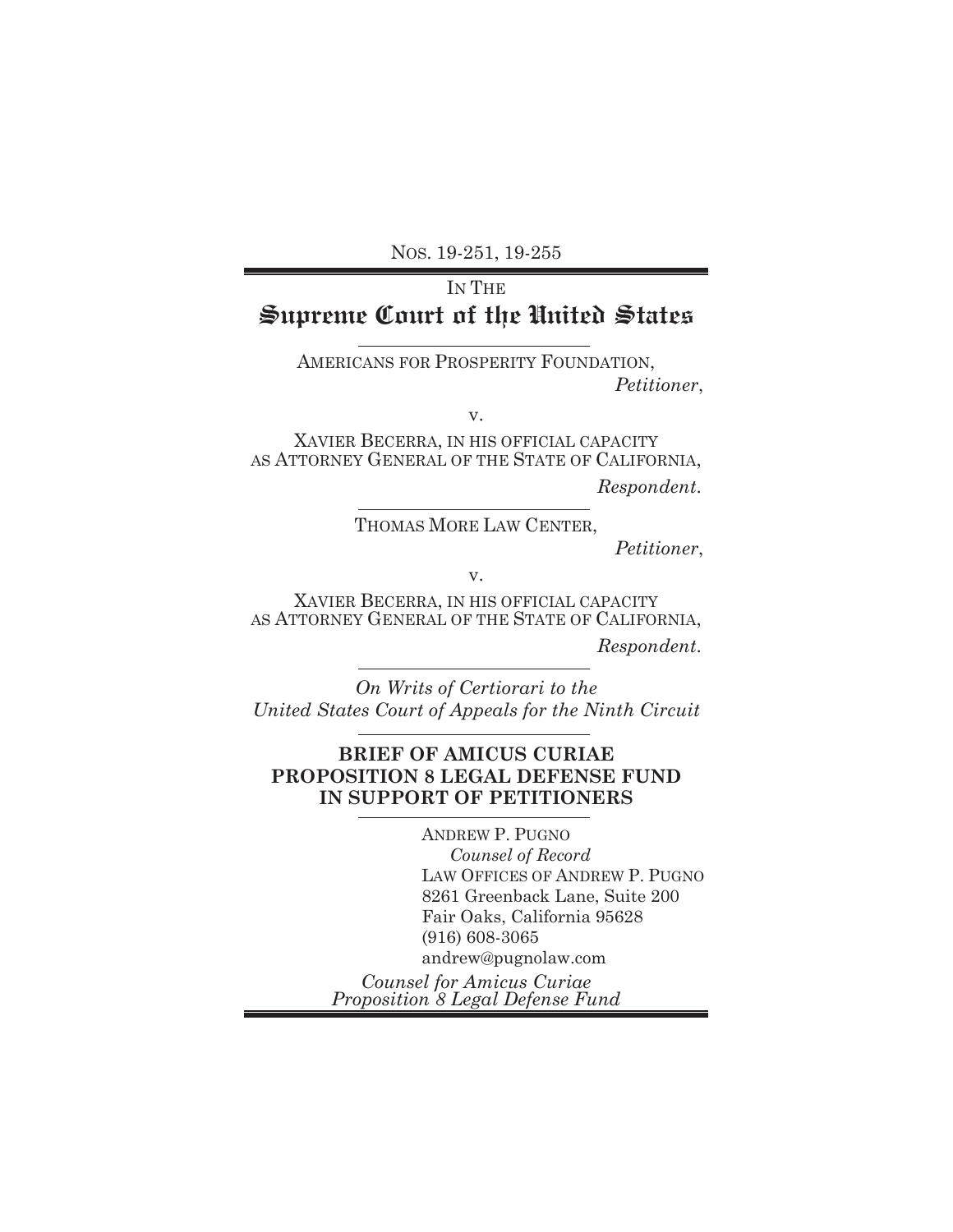## **TABLE OF CONTENTS**

| I.   | The "Civic Courage" Required to Publicly<br><b>Exercise First Amendment Rights Affecting</b><br>the Election of Public Officials and the<br>Legislative Process Is Not a Burden Imposed |  |  |  |  |
|------|-----------------------------------------------------------------------------------------------------------------------------------------------------------------------------------------|--|--|--|--|
| II.  | The Rise of the Internet Has Created New<br>Ways to Inflict Serious and Irreparable<br>Harm Upon Donors Since the Days of Donor<br>Disclosure Cases Like NAACP v. Alabama 6             |  |  |  |  |
| III. | The Harms Suffered by Prop 8 Supporters<br>Show That Public Threats, Harassment,<br>Intimidation, and Retaliation Against<br>Publicly Identified Donors Are Real, Severe,               |  |  |  |  |
|      |                                                                                                                                                                                         |  |  |  |  |
|      | 2.                                                                                                                                                                                      |  |  |  |  |
|      | 3.                                                                                                                                                                                      |  |  |  |  |
|      | 4.                                                                                                                                                                                      |  |  |  |  |
|      |                                                                                                                                                                                         |  |  |  |  |

i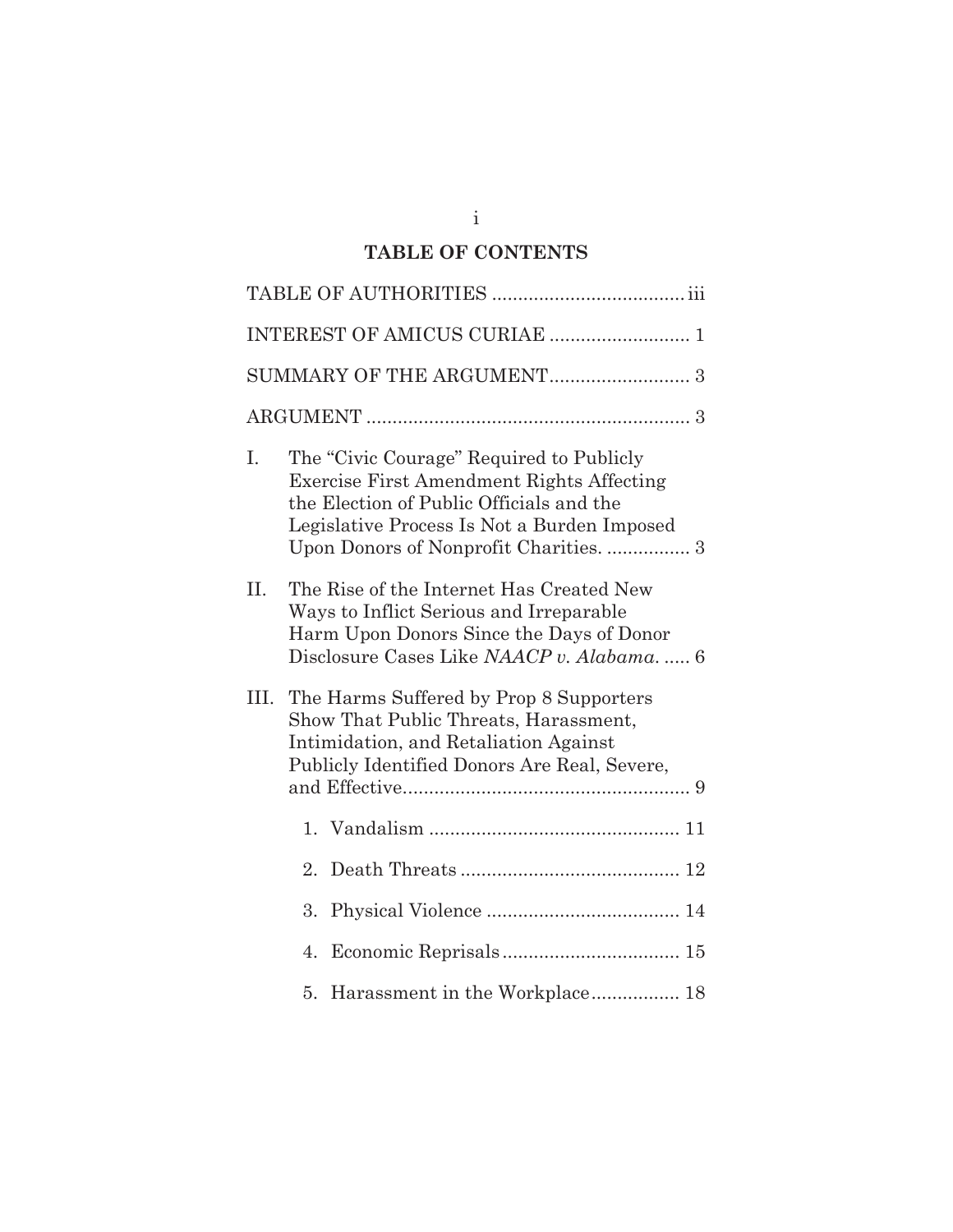| ŤŤ                                                                                                                                                                                |  |
|-----------------------------------------------------------------------------------------------------------------------------------------------------------------------------------|--|
| IV. The Ninth Circuit Failed to Consider the<br>Severe Harm Suffered by Prop 8 Supporters<br>in Assessing the Grave Risks of Disclosure<br>Facing Petitioners and Their Donors 19 |  |
|                                                                                                                                                                                   |  |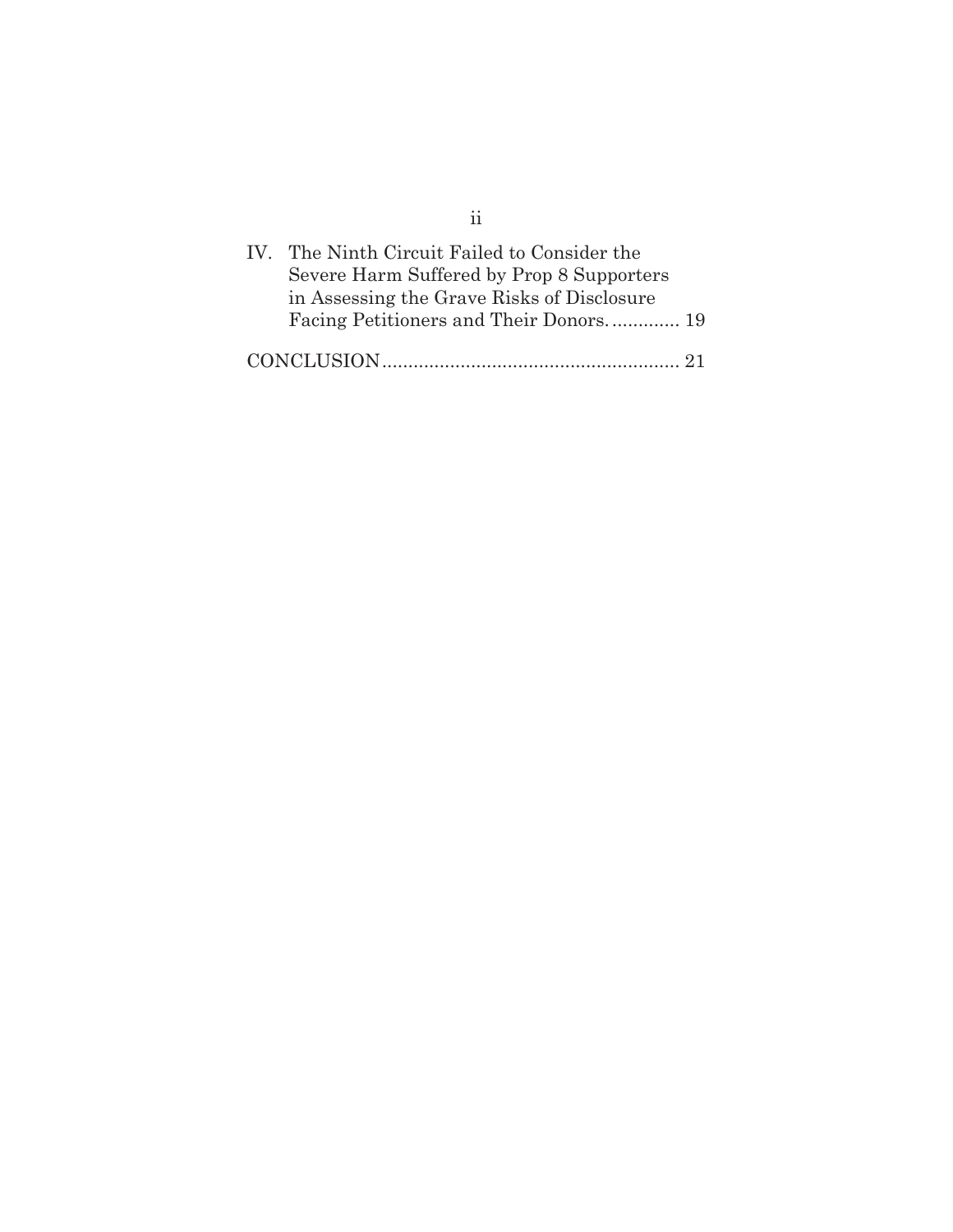## **TABLE OF AUTHORITIES**

## **Cases**

| Buckley v. Valeo,                             |
|-----------------------------------------------|
| Citizens United v. FEC,                       |
| Doe v. Reed.                                  |
| Hollingsworth v. Perry,                       |
| Hollingsworth v. Perry,                       |
| <i>McIntyre v. Ohio Elections Commission,</i> |
| NAACP v. Alabama ex rel. Patterson,           |
| Perry v. Brown,                               |
| Purcell v. Gonzalez,                          |
|                                               |

# **Constitutional Provisions**

iii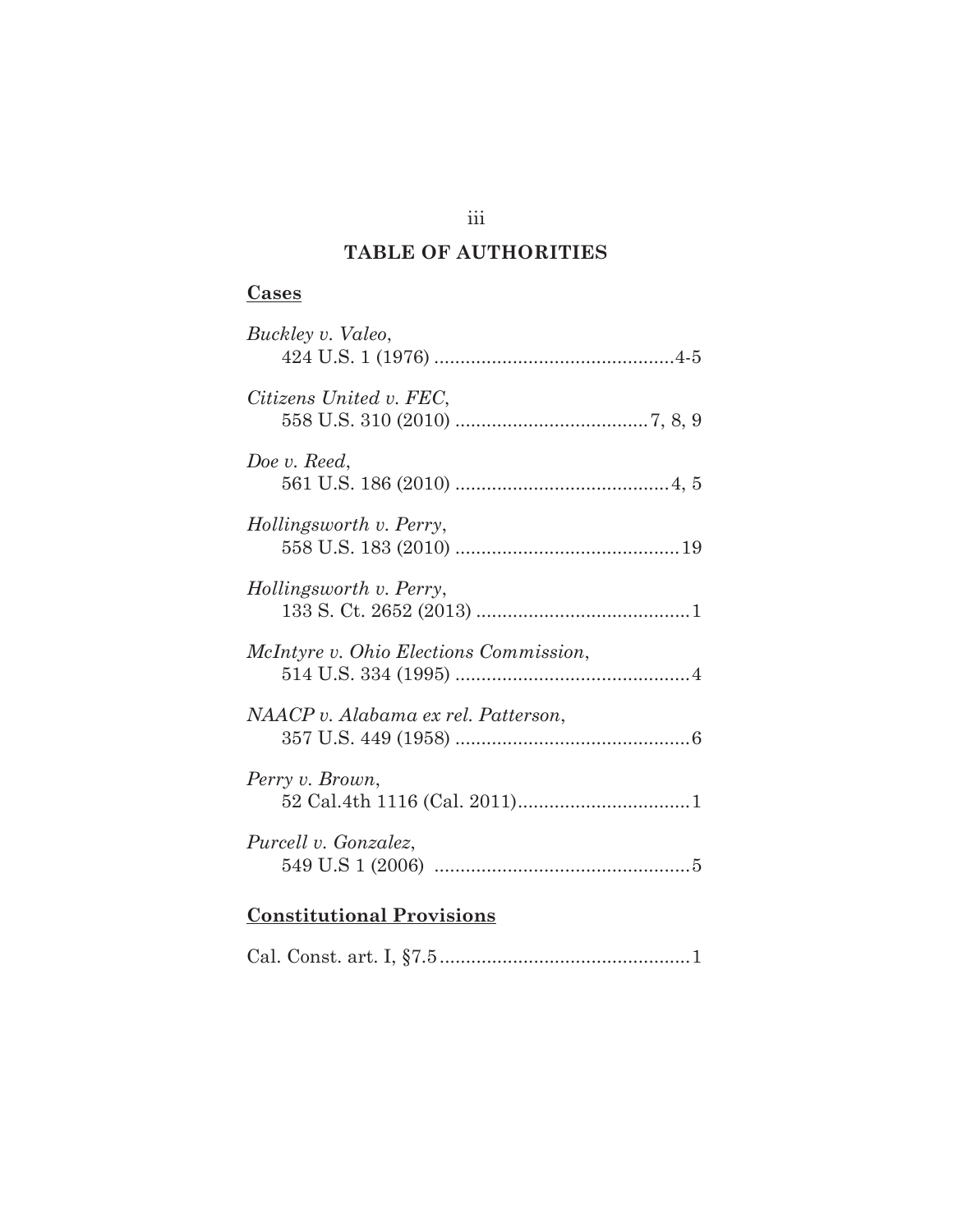## **Legislative Materials**

|--|--|--|--|--|--|

## **Court Documents**

| Brief of Amicus Curiae Alliance Defense Fund<br>in Support of Appellant, Citizens United,                                                                                                                                           |
|-------------------------------------------------------------------------------------------------------------------------------------------------------------------------------------------------------------------------------------|
| Brief of Amicus Curiae Institute for Marriage<br>and Public Policy in Support of Defendant-<br>Intervenors, Perry v. Schwarzenegger,                                                                                                |
| Brief of the Institute for Justice as Amicus<br>Curiae in Support of Petitioners, Doe v.                                                                                                                                            |
| Complaint, <i>ProtectMarriage.com</i> —Yes on 8 v.<br>Bowen, Case No. 2:09-cv-00058-MCE-DAD                                                                                                                                         |
| Declaration of Hak-Shing William Tam in<br>Support of Defendant-Intervenors' Motion<br>for a Protective Order at 4, Perry $v$ .<br><i>Schwarzenegger, 704 F. Supp. 2d 921</i><br>(N.D. Cal. 2010) (No. 3:09-CV-2292-VRW)13          |
| Declaration of Ronald Prentice in Support of<br>Defendant-Intervenors' Motion for<br>a<br>Protective Order at 4, Perry<br>$\upsilon$ .<br><i>Schwarzenegger, 704 F. Supp. 2d 921</i><br>(N.D. Cal. 2010) (No. 3:09-cv- 2292-VRW) 15 |

iv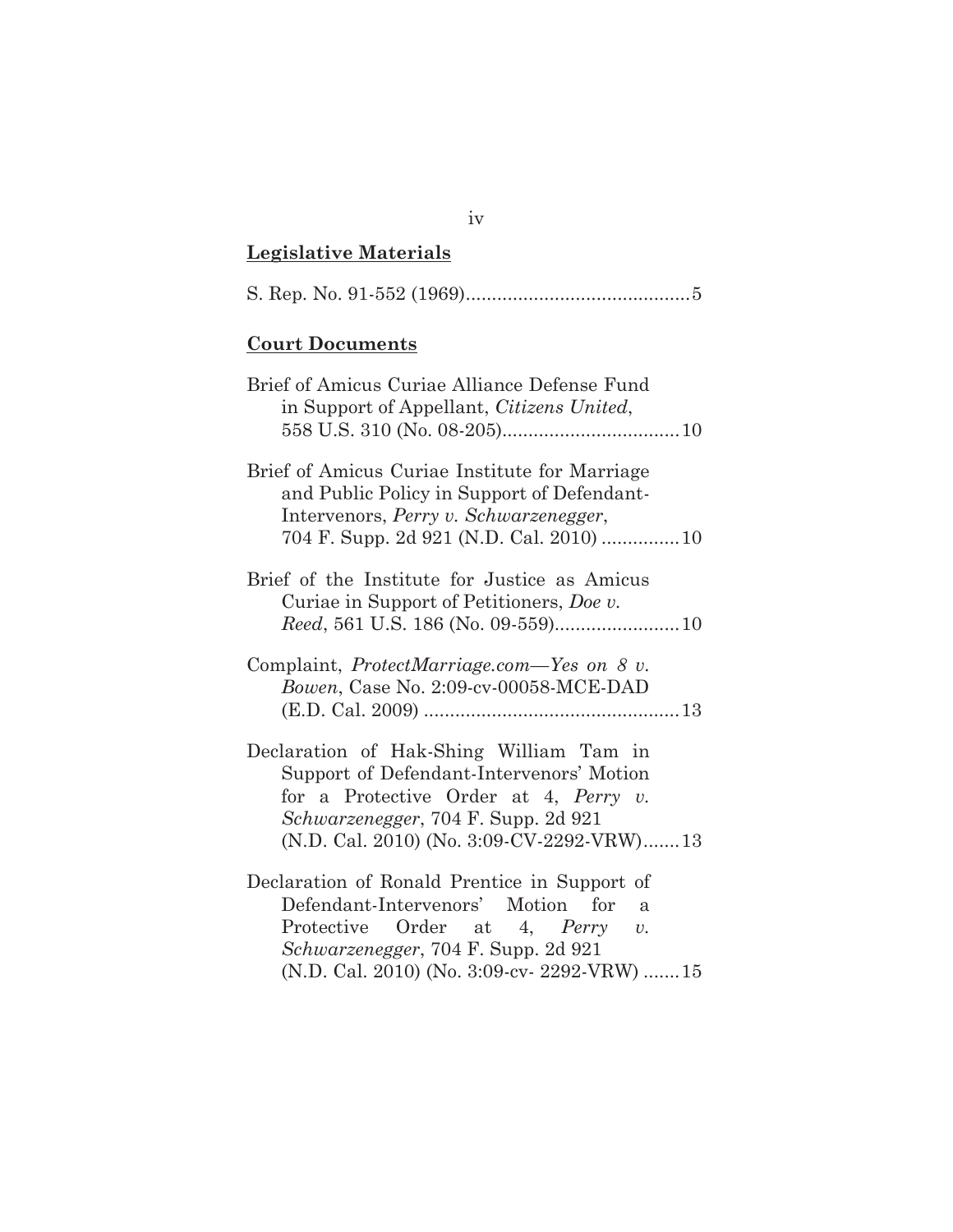| Declaration of Frank Schubert in Support of<br>Defendant-Intervenors' Motion for<br>a<br>Protective Order at 6, Perry v.                  |
|-------------------------------------------------------------------------------------------------------------------------------------------|
| <i>Schwarzenegger</i> , 704 F. Supp. 2d 921<br>(N.D. Cal. 2010) (No. 3:09-cv-02292VRW)18                                                  |
| Petitioners' Brief, Doe v. Reed,                                                                                                          |
| Reply Brief for Appellant, Citizens United,                                                                                               |
| Plaintiffs' Renewed Notice of Motion and<br>Motion for Protective Order, <i>Doe v. Reed</i> ,<br>823 F. Supp. 2d 1195 (No. 3:09-cv-05456- |
| Plaintiffs' Response to Defendants' Motion for<br>Summary Judgment Ex. 13, Doe v. Reed,<br>823 F. Supp. 2d 1195 (No. 3:09-cv-05456-       |

## **Other Authorities**

| Attack Outside of Catholic Church Part of   |  |  |  |
|---------------------------------------------|--|--|--|
| <i>Wave of Intimidation, Says Yes on 8,</i> |  |  |  |
|                                             |  |  |  |

- *Question 1 Backers Receive Death Threats, Former Homosexual Leader Says They Should Not Live in Fear*, Catholic News Agency (Nov. 14, 2009) ............. 14
- ABC30, *Proposition 8 Email Threats*, KFSN-TV (Nov. 7, 2008) ................................... 13

v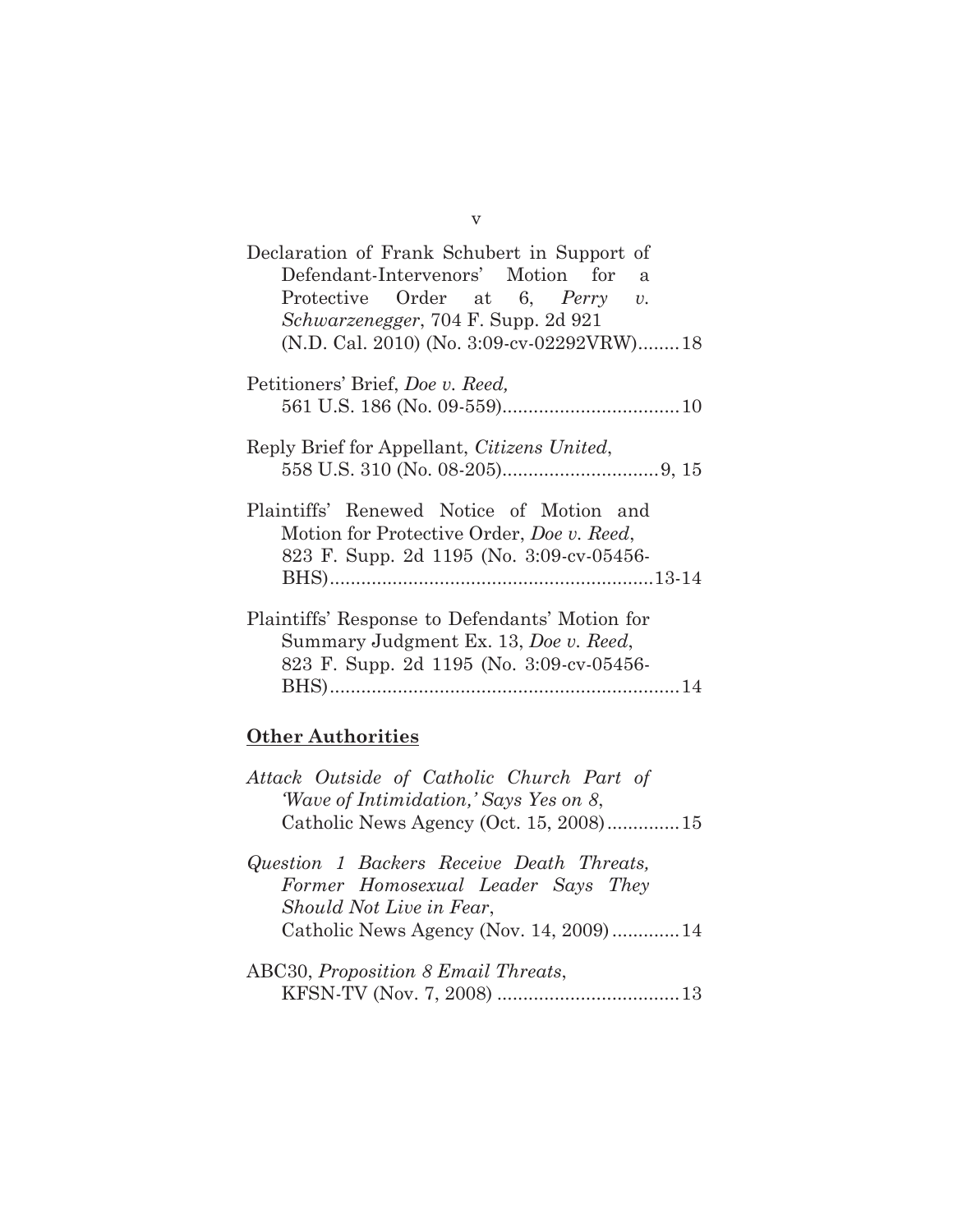| Associated Press, Threats Made Against Gay<br>Marriage Opponents in Maine,<br>Bangor Daily News (Nov. 9, 2009) 14       |
|-------------------------------------------------------------------------------------------------------------------------|
| William N. Eskridge Jr. & Christopher R.<br>Riano, Marriage Equality: From Outlaws                                      |
| Jennifer Garza, Feds Investigate Vandalism at<br>Mormon Sites,<br>Sacramento Bee (Nov. 14, 2008)12                      |
| Krista Gesaman, Threats, Legal Action in<br>Washington's Gay-Marriage Debate,                                           |
| Auralice Graft, Stefaan Verhulst & Andrew<br>Young, EIGHTMAPS.COM: The Unintended<br>Negative Consequences of Open Data |
| Seth Hemmelgarn, Prop 8 Fight Gets Ugly on<br><b>Both Sides,</b><br>Bay Area Reporter (Oct. 15, 2008)15                 |
| KCRA TV, Prop. 8 Supporter Allegedly<br>Attacked in Modesto,<br>NBC Bay Area (Oct. 15, 2008) 15                         |
| Matthai Kuruvila, Mormons Face Flak for<br>Backing Prop. 8,<br>S.F. Chron. (Feb. 10, 2012)  12                          |
| Steve Lopez, Prop. 8 Stance Upends Her Life,                                                                            |

vi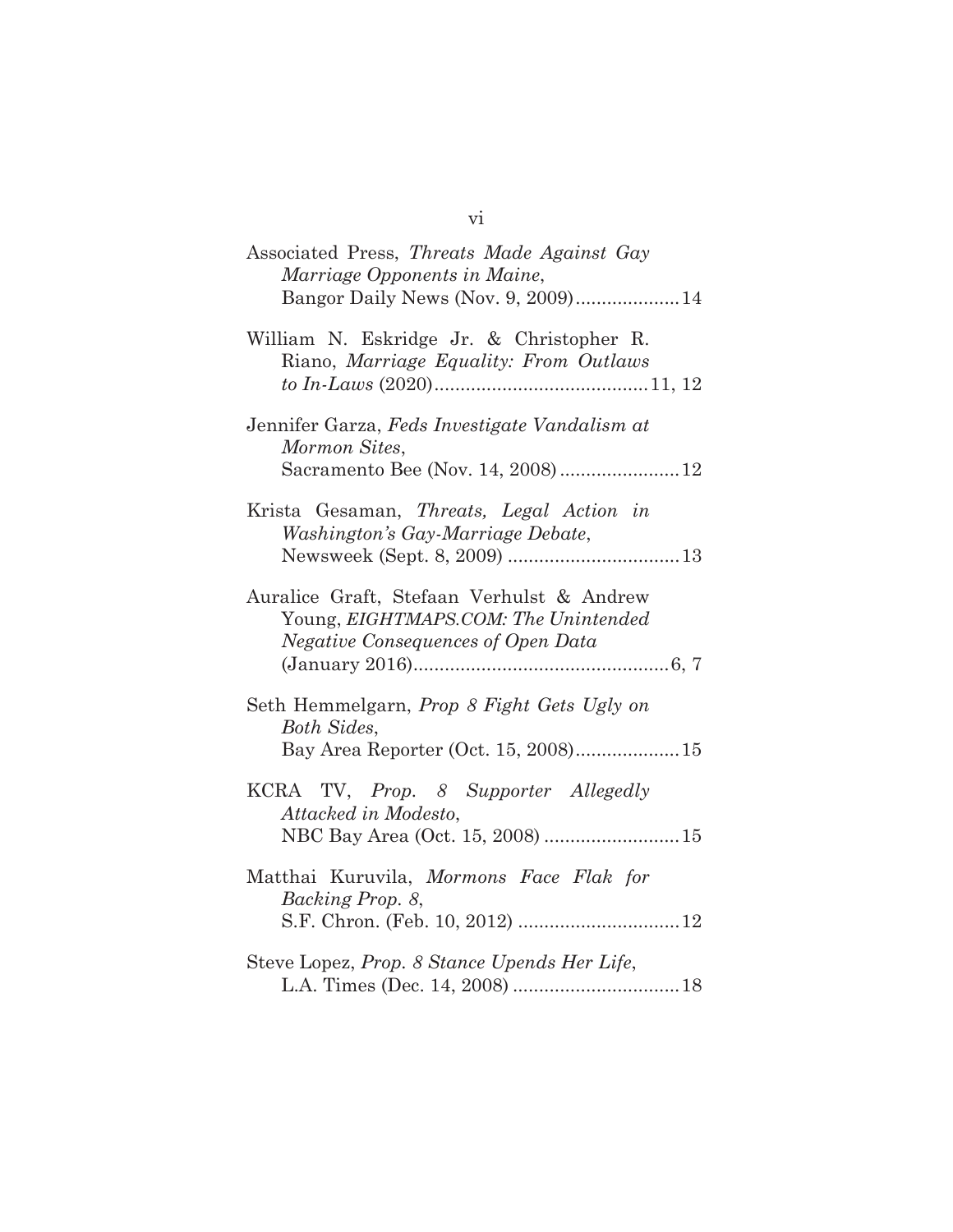| John R. Lott Jr. and Bradley Smith, Donor<br>Disclosure Has Its Downsides,                                             |
|------------------------------------------------------------------------------------------------------------------------|
| Michael Luo, Group Plans Campaign Against<br>G.O.P. Donors,                                                            |
| Juliet Macur, Facing Criticism, U.S. Official<br>Quits,                                                                |
| Phillip Matier and Andrew Ross, Prop. 8 Aid<br>Puts Paramount Board Member on Hold,                                    |
| Thomas M. Messner, The Price of Prop 8,<br>Heritage Foundation Backgrounder,<br>No. 2328 (Oct. 22, 2009) 11-12, 15, 16 |
| Cleta Mitchell, <i>Donor Disclosure: Undermining</i><br>the First Amendment,                                           |
| Opinion, <i>Prop.</i> 8 – Boycott, or Blacklist?,                                                                      |
| Chelsea Phua, Mormon Church in Orangevale<br>Vandalized in Wake of Prop. 8 Vote,<br>Sacramento Bee (Nov. 9, 2008)12    |
| Valerie Richardson, Pestered Prop 8 Donors<br>File Suit.<br>Wash. Times (March 23, 2009) 11                            |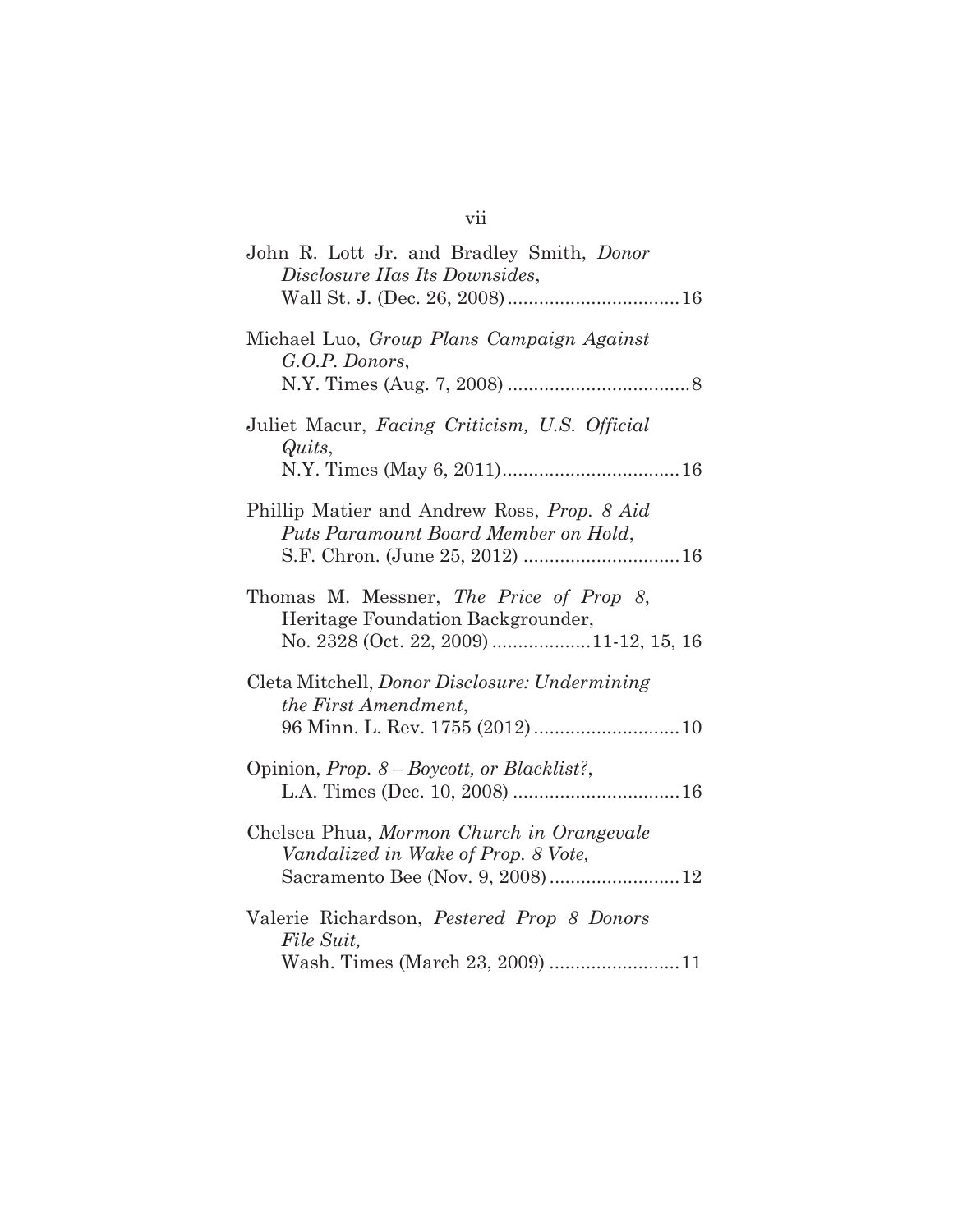# viii

| Salvador Rodriguez, <i>Mozilla CEO Brendan Eich</i><br>resigns under fire for supporting Prop. 8,                                                            |
|--------------------------------------------------------------------------------------------------------------------------------------------------------------|
| Brad Stone, <i>Prop 8 Donor Web Site Shows</i><br>Disclosure Law is 2-Edged Sword,                                                                           |
| Andrew Sullivan, The Hounding of a Heretic,                                                                                                                  |
| Andrew Sullivan, <i>Dissents of The Day</i> ,                                                                                                                |
| Lynn D. Wardle, The Judicial Imposition of<br>Same-Sex Marriage: The Boundaries of<br>Judicial Legitimacy and Legitimate<br><i>Redefinition of Marriage,</i> |
| John Wildermuth, Mozilla's Prop. 8 Uproar<br>Reveals Much About Tech, Gay Rights,                                                                            |
|                                                                                                                                                              |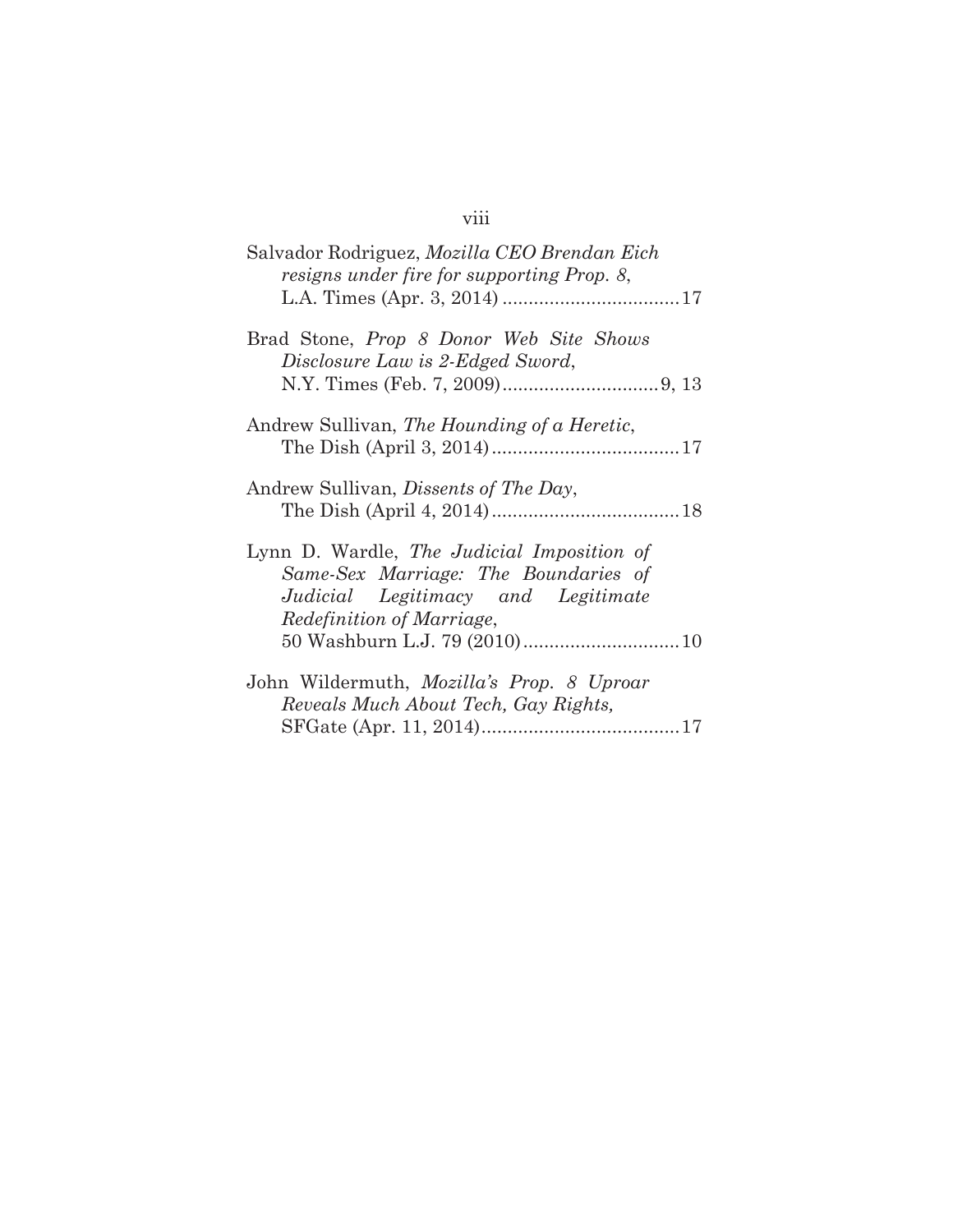#### **INTEREST OF AMICUS CURIAE1**

Amicus curiae Proposition 8 Legal Defense Fund (the "Defense Fund") is a  $501(c)(3)$  nonprofit charity established shortly after California voters passed Proposition 8 ("Prop 8") in the 2008 general election.<sup>2</sup> It was formed primarily to provide a legal defense of Prop 8 through public interest litigation.3 Just like Petitioners Americans for Prosperity Foundation ("AFPF") and Thomas More Law Center, the Defense Fund is also prohibited from undertaking electionrelated advocacy.

The Defense Fund's financial contributors naturally include some donors who had publicly supported the Prop 8 election campaign. But as relevant to the issues presented in these cases, the

<sup>1</sup> No party's counsel authored this brief in whole or in part; and no party, party's counsel, or any person other than the Defense Fund contributed money that was intended to fund preparing or submitting this brief. All parties have consented to the filing of this brief of amicus curiae; Petitioners filed blanket consents and Respondent consented by email.

<sup>2</sup> California Proposition 8 (2008) amended the California Constitution to provide that "[o]nly marriage between a man and a woman is valid or recognized in California." Cal. Const. art. I, §7.5. The U.S. Supreme Court declined to address the merits of Prop 8's constitutionality, *Hollingsworth v. Perry*, 133 S. Ct. 2652 (2013), allowing the district court's injunction against Prop 8 to stand.

<sup>3</sup> The defense of Prop 8 was itself controversial and positioned the California Attorney General adversely to the Defense Fund. The Attorney General not only declined to defend the voterpassed initiative, but went further to actually litigate against its constitutionality. *See Perry v. Brown*, 52 Cal.4th 1116, 1129 (Cal. 2011).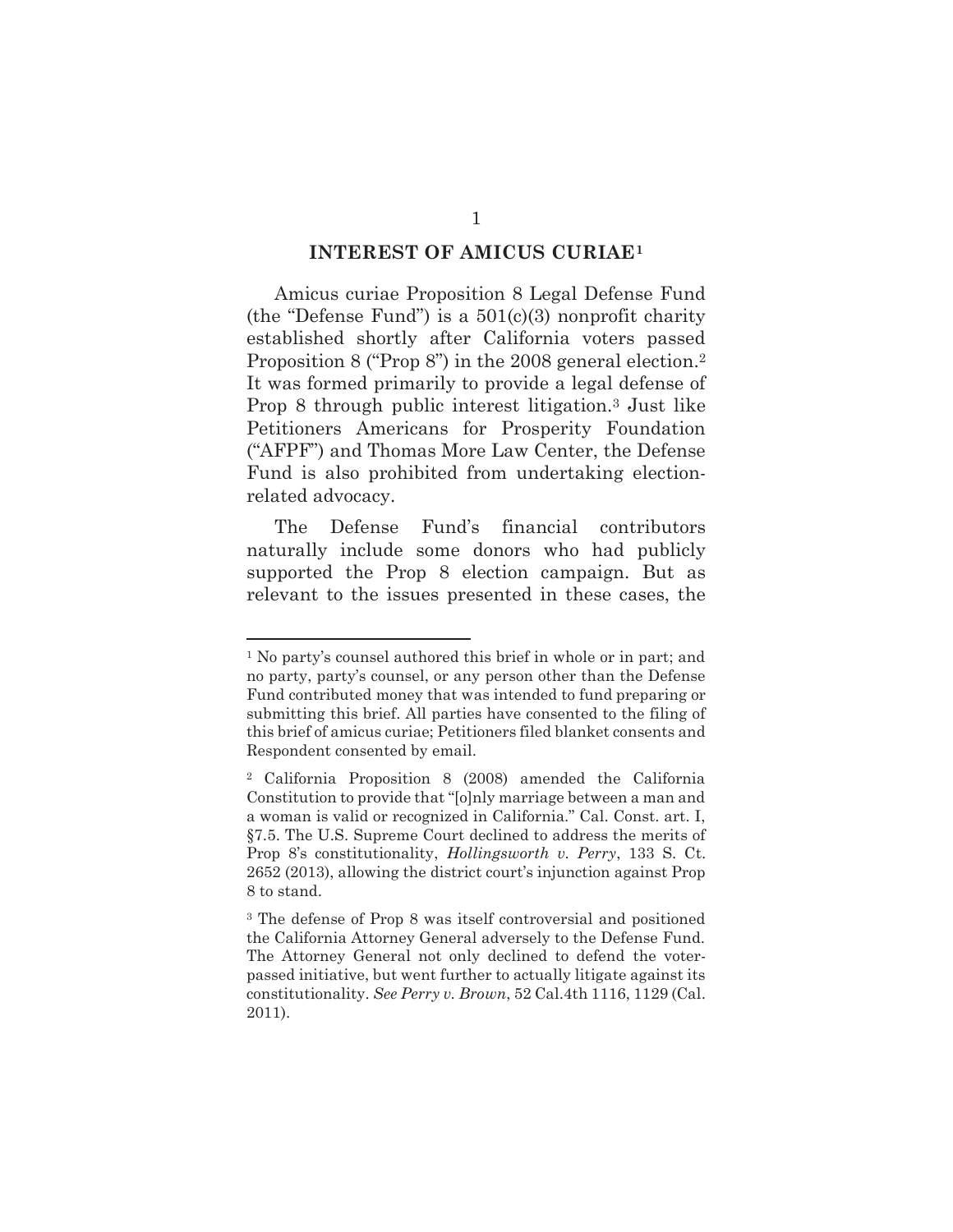Defense Fund also received post-election *charitable* contributions from other donors who had not contributed to the political campaign for fear of the risks of public disclosure. These non-political donors agreed to financially support the Defense Fund's work on the solemn assurance that their charitable contributions would not be publicly disclosed.

Much like Petitioners, the Defense Fund is facing the California Attorney General's demands for unredacted Schedule B information that reveals the identities of its largest donors. This puts the Defense Fund—and apparently all other charities that fundraise in California—in a quandary. If the Defense Fund refuses to disclose its donors' protected identities, it faces harsh enforcement action and penalties including revocation of its California taxexempt status. On the other hand, if the Defense Fund releases the information, it betrays those donors who were promised the once-dependable privacy protections afforded charitable gifts, and newly exposes them to the threats, harassment, and retaliation they originally sought to avoid.

The Defense Fund offers this brief of amicus curiae to highlight in greater detail the real-world threats, intimidation, and harassment that many donors suffer upon disclosure of their identities, and which are reasonably *certain*—not just probable—to befall the Defense Fund's nonprofit donors, in particular, who have until now been able to rely on the privacy protections traditionally afforded supporters of charitable organizations.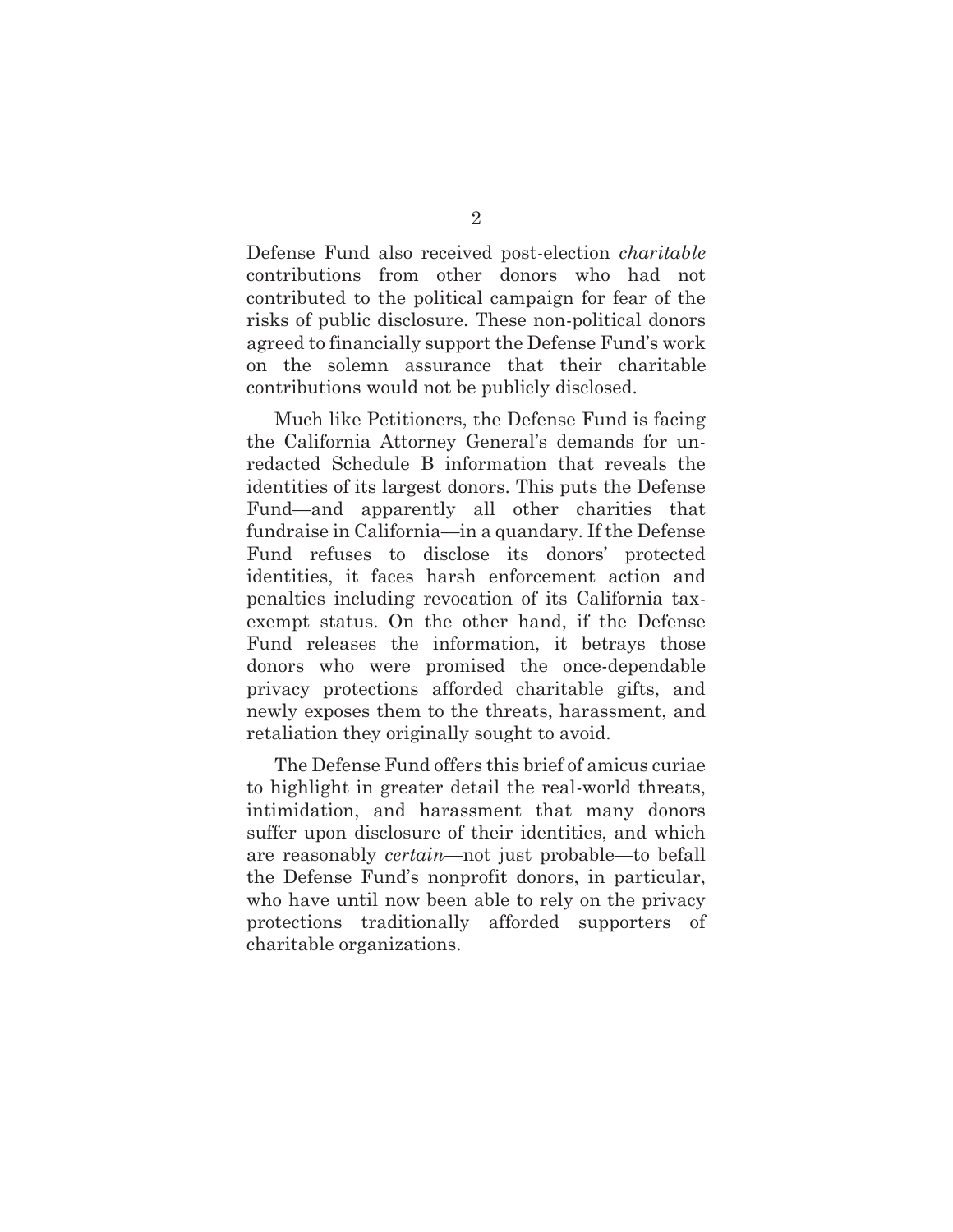#### **SUMMARY OF THE ARGUMENT**

While "civic courage" may be required when publicly exercising First Amendment rights to influence elections and the legislative process, it is not a requirement imposed upon donors when financially supporting nonprofit charities.

Recent events in which publicly identified donors have suffered violence, death threats, ruined careers, property damage, and other serious consequences show how the evolution of information technology has created new and serious risks of harm that were not even imagined in the days of donor disclosure cases like *NAACP v. Alabama*.

The well-documented and judicially acknowledged history of severe harm caused by publicly disclosing the identities of supporters of California's Prop 8 illustrates the real and serious risks of harassment, intimidation, and retaliation that donors face when supporting controversial causes.

#### **ARGUMENT**

**I. The "Civic Courage" Required to Publicly Exercise First Amendment Rights Affecting the Election of Public Officials and the Legislative Process Is Not a Burden Imposed Upon Donors of Nonprofit Charities.** 

"Civic courage" in the face of public disclosure may indeed be the price for exercising one's right to influence elections and legislative processes, but it has never been required of donors to financially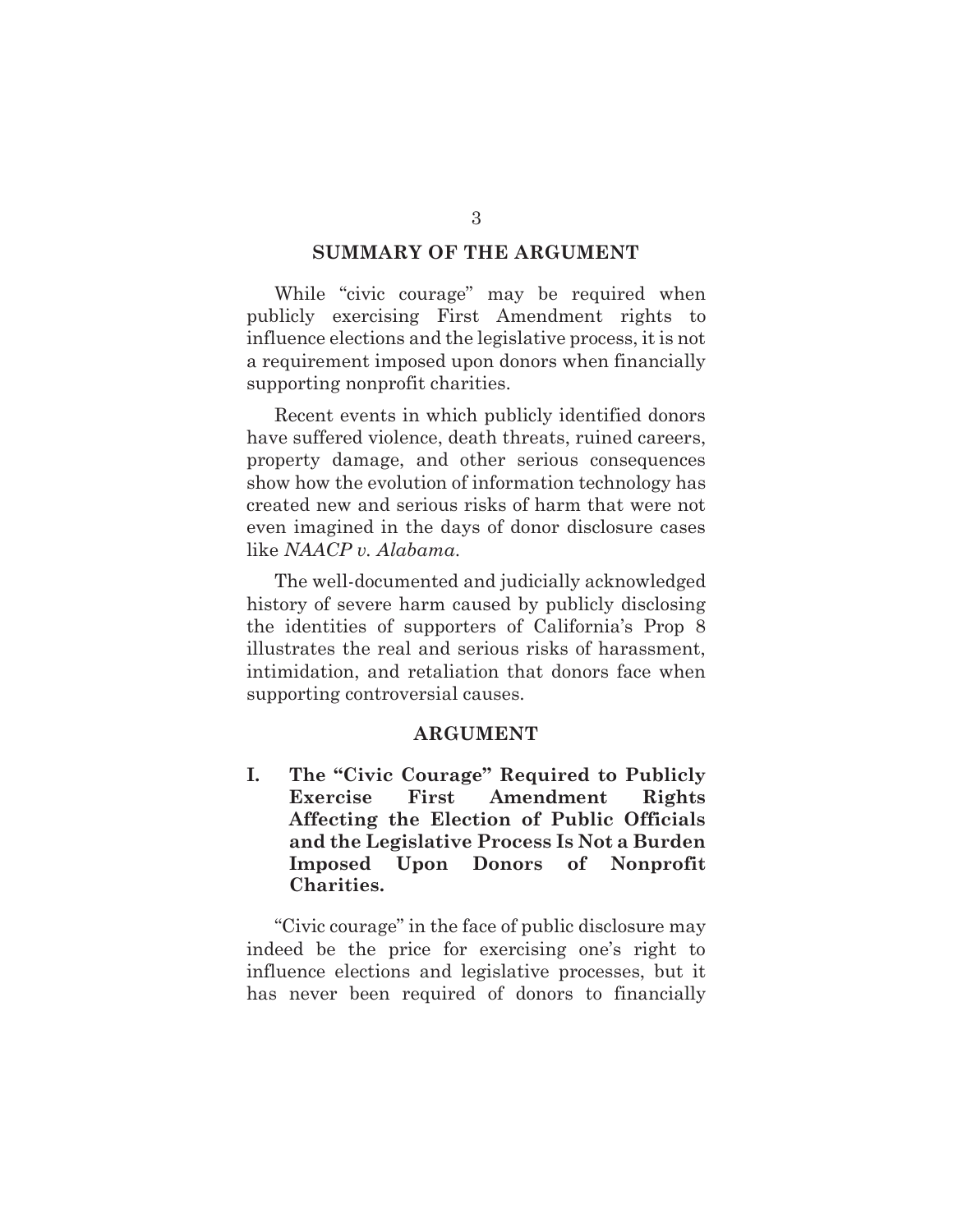support the charitable work of nonprofit organizations.

A donor's understandable desire for anonymity, itself, stems from rational fears of retaliation, social ostracization, and even economic ruin. *McIntyre v. Ohio Elections Comm'n*, 514 U.S. 334, 341-42 (1995). In assessing government impairment of First Amendment rights, these considerations are balanced against the type and strength of the countervailing public or governmental interest. Where the public interest at stake is fundamental to the integrity and functioning of government itself, more interference with individual First Amendment rights is tolerated. Where no such interest is at stake, the individual is entitled to full constitutional protection, including the requirement of narrow tailoring.

An individual's willingness to tolerate "harsh criticism" and other reprisals for exercising First Amendment rights has been described as "civic courage." *Doe v. Reed*, 561 U.S. 186, 228 (2010) (Scalia, J., concurring). Such courage is required where the important government interest at stake is "protect[ing] the integrity and reliability of the initiative process," *id.* at 197, especially in light of its "traditionally public nature." *Id.* at 214 (Sotomayor, J., concurring). So also are political donors expected to bear the consequences of public disclosure to advance the substantial public interest in "providing the electorate with information about the sources and recipients of funds used in political campaigns in order to deter actual corruption and avoid the appearance of corruption." *See* Ninth Circuit Order Denying Petitions for Rehearing En Banc (Ikuta. S., dissenting), AFPF App. 82a, citing *Buckley v. Valeo*,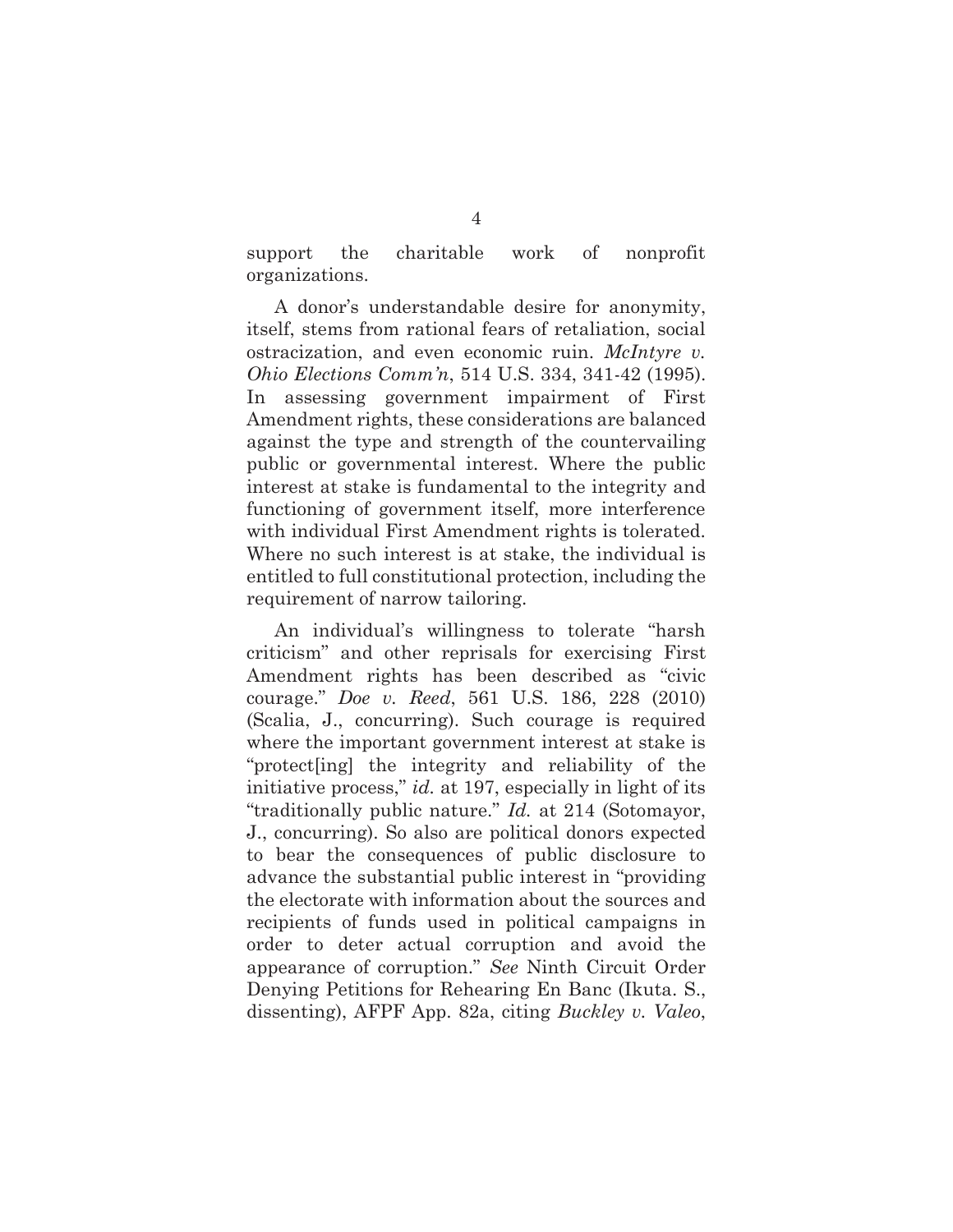424 U.S. 1, 66-68 (1976). In sum, greater latitude is given to regulations that infringe on First Amendment rights in electoral and legislative contexts because "[c]onfidence in the integrity of our electoral processes is essential to the functioning of our participatory democracy." *Doe v. Reed*, 561 U.S. at 228 (Thomas, J., dissenting) (quoting *Purcell v. Gonzalez*, 549 U.S. 1, 4 (2006) (per curiam)).

As such, the potential for "harsh criticism . . . is a price our people have traditionally been willing to pay for self-governance. Requiring people to stand up in public for their political acts fosters civic courage, without which democracy is doomed." *Doe*, 561 U.S. at 228 (Scalia, J., concurring). By contrast, no authority supports the notion that the public interest in regulating charitable organizations rises to anywhere near the importance of ensuring the integrity of the legislative process and avoiding corruption in the election of public officials, matters essential to the very "functioning of our participatory democracy." Nor has charitable giving ever been recognized as "traditionally public" in nature.4 The amicus Defense Fund can find no published case in which supporters of charitable causes have been burdened with a civic courage requirement. Thus, the Ninth Circuit's application of a relaxed version of exacting scrutiny, under which narrow tailoring is excused and the burden of civic courage is heaped

<sup>4</sup> To the contrary, civil and criminal statutes normally shield charitable donors' identities from public disclosure to ensure their rights of anonymity and avoid financial harm to charities caused by chilling effects that "might prevent [charitable] gifts." S. Rep. No. 91-552, at 53 (1969), *as reprinted in* 1969 U.S.C.C.A.N. 2027, 2081.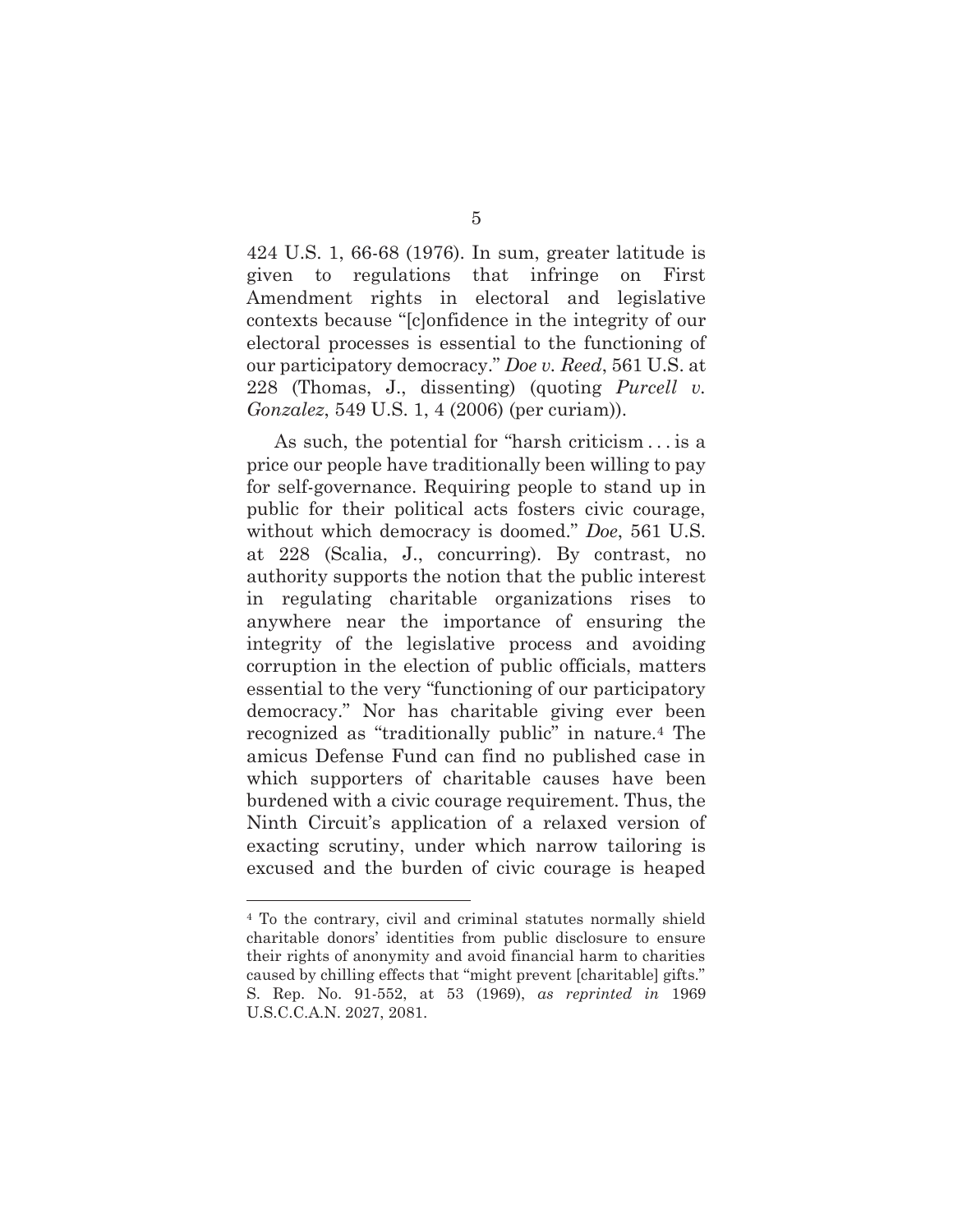upon nonprofit charities and their supporters, remains unsupported.

**II. The Rise of the Internet Has Created New Ways to Inflict Serious and Irreparable Harm Upon Donors Since the Days of Donor Disclosure Cases Like NAACP v. Alabama.** 

The rise of the Internet and our evolution into a high-information society have created new and serious risks of harm today that were not even imagined in the days of *NAACP v. Alabama ex rel. Patterson*, 357 U.S. 449 (1958). Many public disclosure policies, originally based on ideas of transparency and accountability, now have insufficient safeguards for privacy, "given that today's data analysis and computation capabilities could not have been predicted to reach the current level even throughout the late 1990s and early 2000s."5

Donor disclosure laws largely originated before the Internet, when donors' information resided "in government filing cabinets and would largely be inaccessible to many people." Graft et al., *supra* note 5, at 14. As explained by Kim Alexander, president of the California Voter Foundation and a pioneer of electronic donor disclosure laws: " 'Nobody anticipated when the laws were initially written that reports were going to be widely accessible to everybody in the world.'...'Identity theft was not an

<sup>5</sup> Auralice Graft, Stefaan Verhulst & Andrew Young, *EIGHTMAPS.COM: The Unintended Negative Consequences of Open Data* 4 (January 2016), https://odimpact.org/files/casestudies-us-eightmaps.pdf.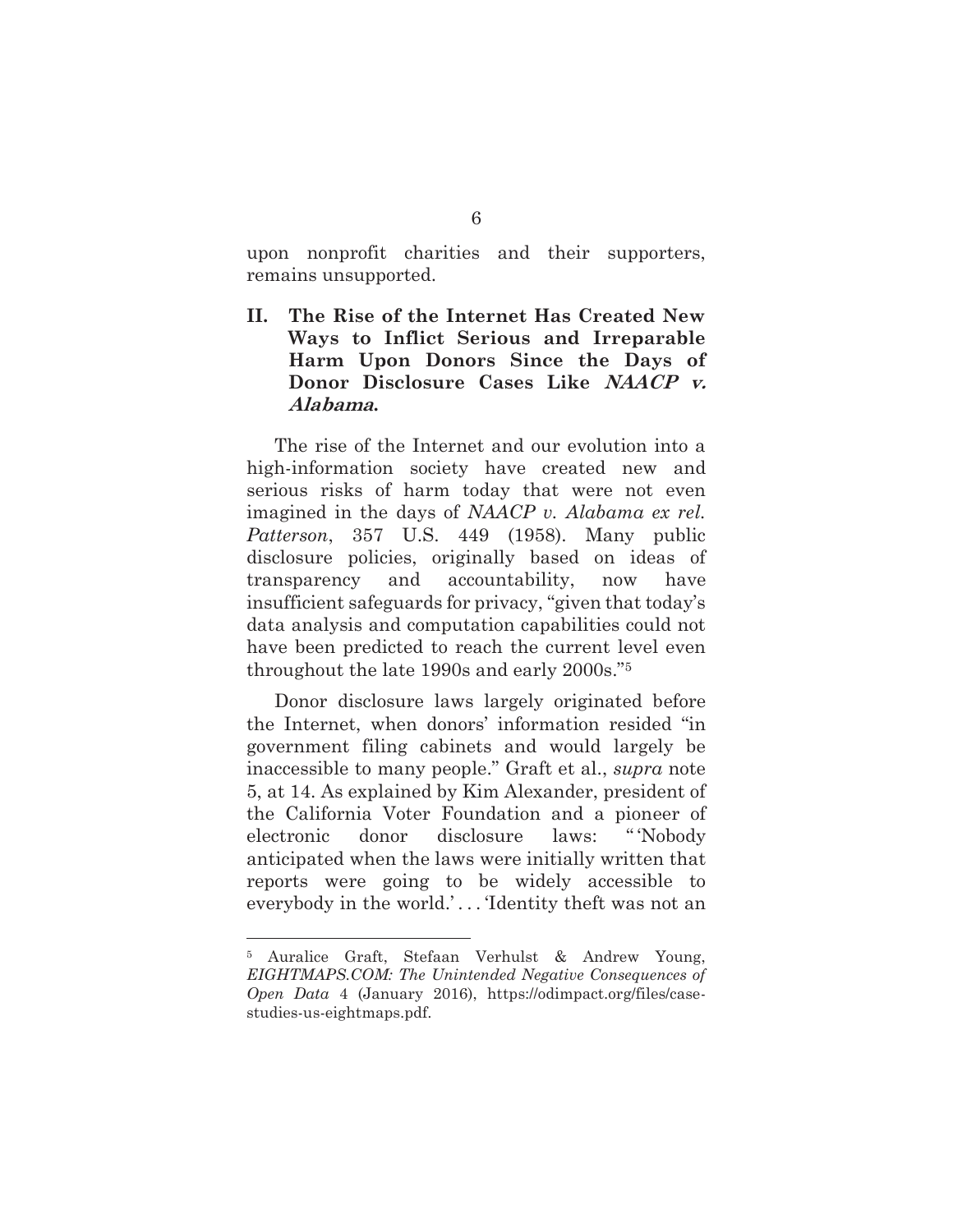issue at the time. It didn't matter so much if people knew your address – there was not much they could do with it. Now you can do things like mash it up with other data – which is what happened with Eightmaps," *ibid.*, referring to the online maps targeting the locations of homes and businesses of Prop 8 supporters.

This "mashing up of publicly accessible and manually collected data" from other sources to create online tools targeting donors for retaliation creates a whole new "chilling effect." *Id.* at 11. "While individual-level voter and political donor data has been available to the public for years, mashups were far from the norm even late into the [20]00s." *Ibid.* As Alexander said: " 'This idea of giving people a map to someone's home is a way of inviting widespread attack on that person. When you put that on the Internet, you are literally providing an invitation or suggestion that people go to this person's home and confront them. This was threatening on an exponential level.'" *Ibid.* 

The early signs of the new and dangerous ways in which the "mashing up" of publicly disclosed donor information with other data sources can lead to donors being "blacklisted, threatened, or otherwise targeted for retaliation" are described in *Citizens United v. FEC*, 558 U.S. 310, 480-85 (2010) (Thomas, J., concurring in part and dissenting in part). Recounting the many examples of harm suffered by Prop 8 supporters whose donations were publicly reported (including online maps targeting their homes and businesses, property damage, threats of physical violence or death, forced resignations, boycotts, angry mobs, etc.), Justice Thomas observed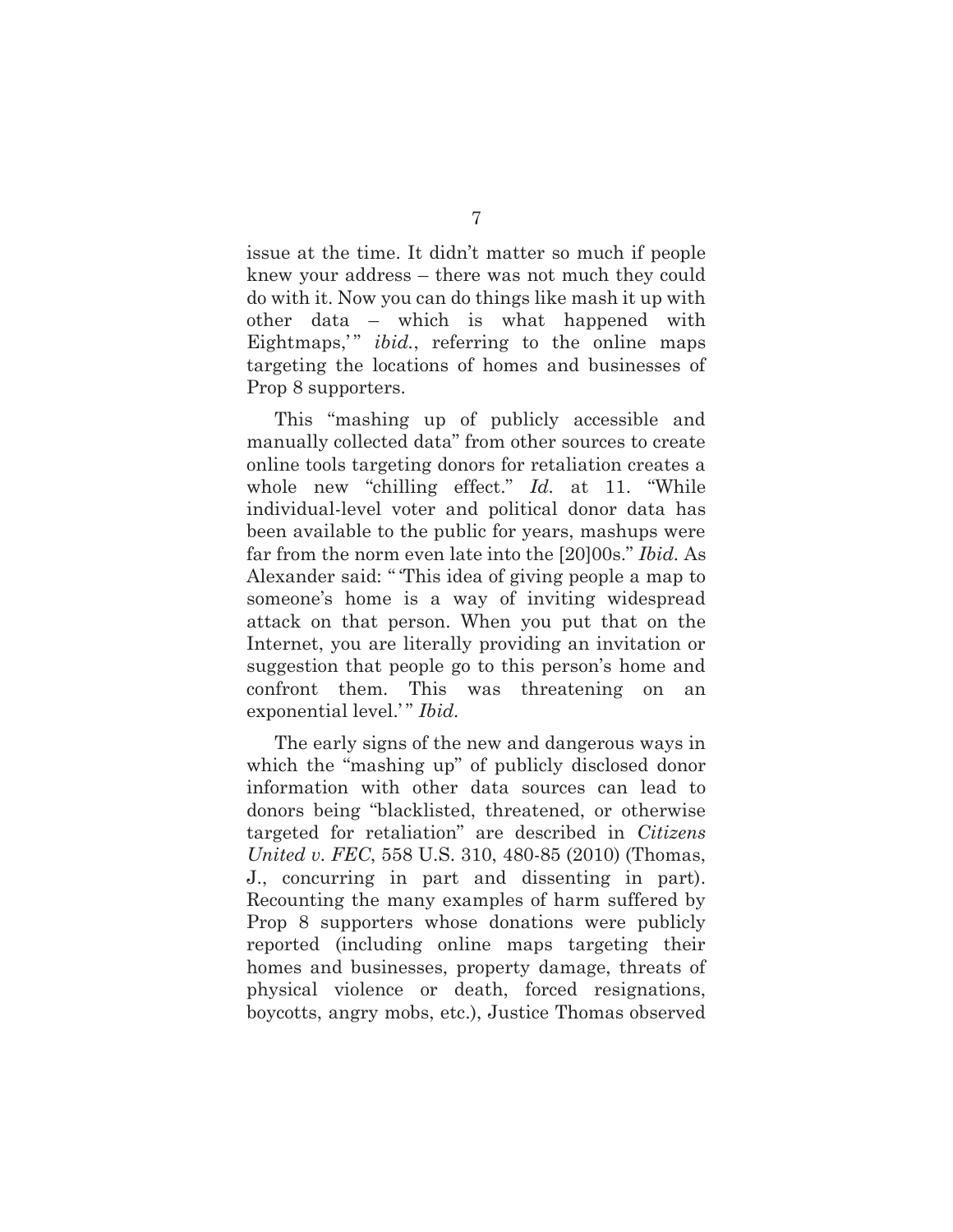that "[t]he success of such intimidation tactics has apparently spawned a cottage industry that uses forcibly disclosed donor information to *pre-empt* citizens' exercise of their First Amendment rights," *id.* at 482, including the formation of organizations dedicated to confronting individual donors, "hoping to create a chilling effect that will dry up contributions." *Ibid.*<sup>6</sup>

This chilling effect flows from the abuse of publicly disclosed donor data to prevent people from speaking, in that it "enable[s] private citizens and elected officials to implement political strategies *specifically calculated* to curtail [protected speech] and prevent the lawful, peaceful exercise of First Amendment rights." *Id.* at 483.

And the "promise that as-applied challenges will adequately protect speech is a hollow assurance. . . .  because—as California voters can attest—the advent of the Internet enables prompt disclosure of expenditures, which provide[s] political opponents with the information needed to intimidate and retaliate against their foes." *Id.* at 484 (cleaned up). "Thus, disclosure permits citizens . . . to react to the speech of [their political opponents] in a proper or undeniably *improper*—way long before a plaintiff could prevail on an as-applied challenge." *Ibid.* That is why the highest form of proactive judicial scrutiny should apply to aggressive disclosure mandates that tolerate "death threats, ruined careers, damaged or defaced property, or pre-emptive and threatening

<sup>6</sup> Citing Michael Luo, *Group Plans Campaign Against G.O.P. Donors*, N.Y. Times (Aug. 7, 2008), https://www.nytimes.com/ 2008/08/08/us/politics/08donate.html.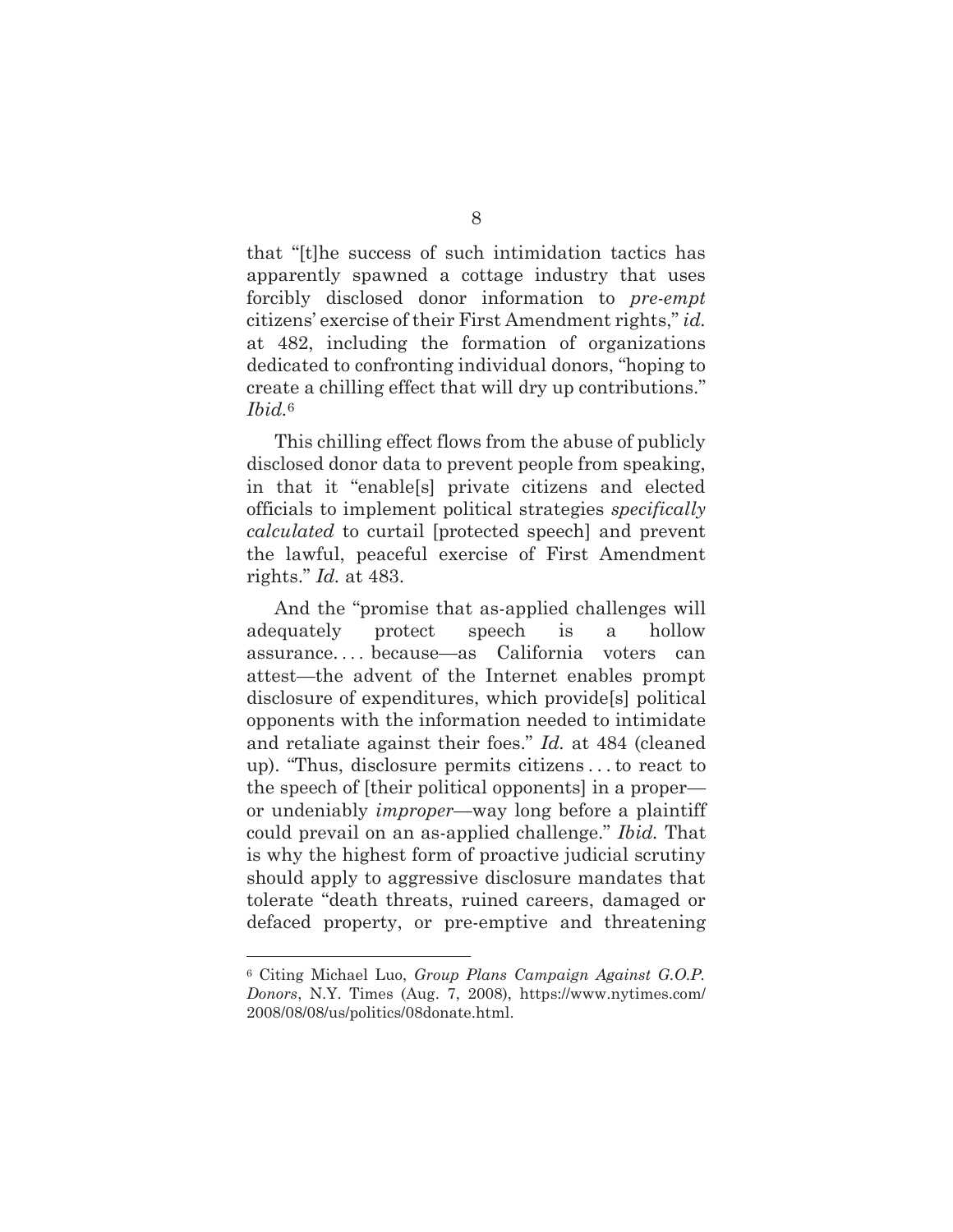warning letters as the price for engaging in core political speech, the primary object of First Amendment protection." *Id.* at 485 (cleaned up).

### **III. The Harms Suffered by Prop 8 Supporters Show That Public Threats, Harassment, Intimidation, and Retaliation Against Publicly Identified Donors Are Real, Severe, and Effective.**

The vilification of individuals who take a public stand on controversial issues can be severe. Without doubt, harassment and reprisals against donors are "cause for concern." *Citizens United*, 558 U.S. at 370 (referring to examples of "recent events in which donors to certain causes were blacklisted, threatened, or otherwise targeted for retaliation."). *See also* Reply Brief for Appellant at 28-29, *Citizens United*, 558 U.S. 310 (No. 08-205) (describing "widespread economic reprisals against financial supporters of . . . Prop 8" as an "unsettling consequence[ ] of disseminating contributors' names and addresses to the public through searchable websites"). In particular, the events surrounding Prop 8 created new awareness in the minds of many Americans about the genuine risk of harassment and reprisals faced by people and groups publicly identified with controversial issues.

In what the New York Times called the "ugly specter of intimidation,"<sup>7</sup> publicly identified donors

<sup>7</sup> Brad Stone, *Prop 8 Donor Web Site Shows Disclosure Law Is 2- Edged Sword*, N.Y. Times, Feb. 7, 2009, https://www.nytimes. com/2009/02/08/business/08stream.html [https://web.archive. org/web/20201211201429/https://www.nytimes.com/2009/02/08/ business/08stream.html].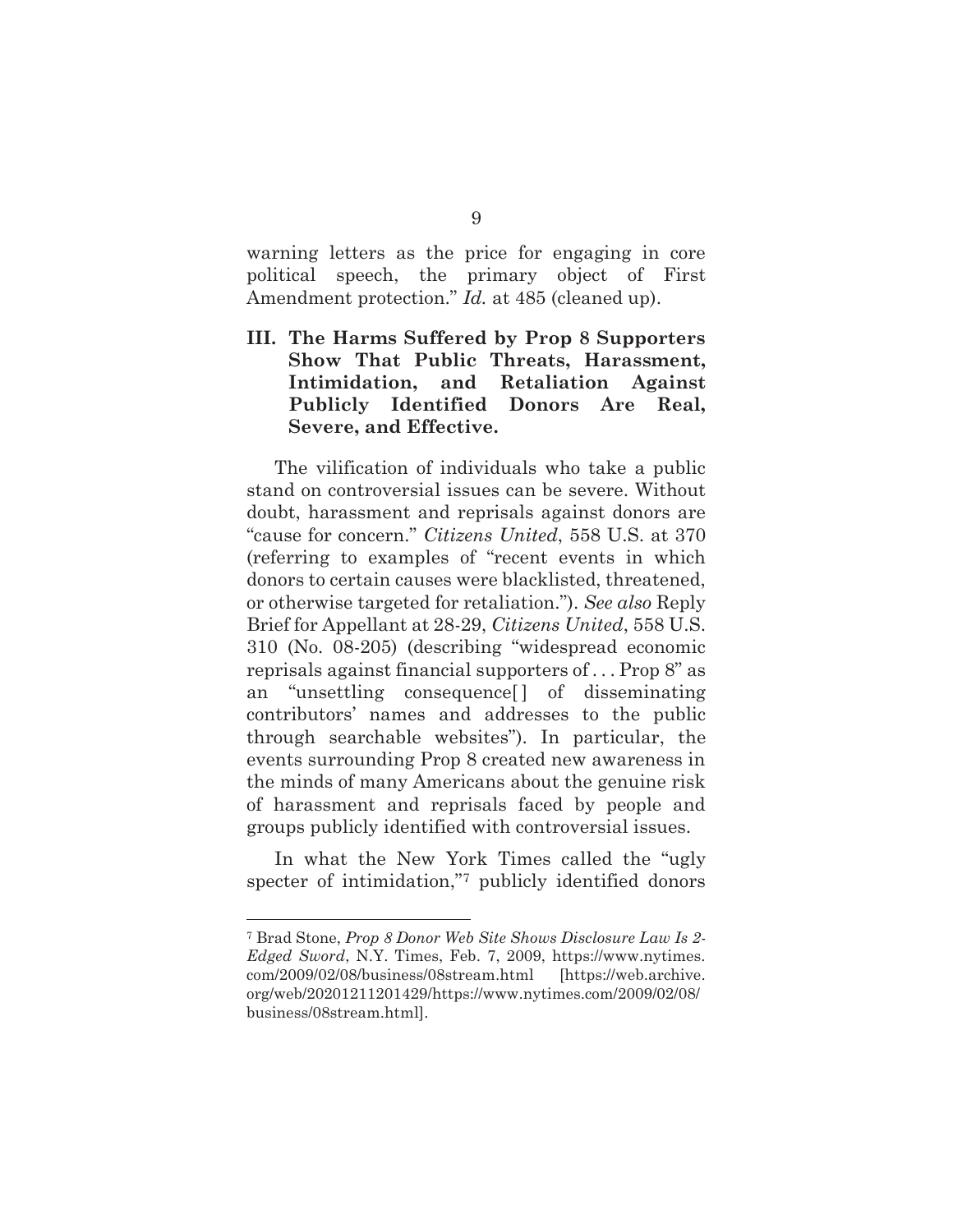and other supporters of Prop 8 were "subject to widespread political reprisal, stalking, assault, intimidation, employment discrimination, economic and other forms of retaliation." Lynn D. Wardle, *The Judicial Imposition of Same-Sex Marriage: The Boundaries of Judicial Legitimacy and Legitimate Redefinition of Marriage*, 50 Washburn L.J. 79, 105 (2010). "[O]rganizations, including churches, that had supported the measure were attacked, vandalized, and targeted for revenge." *Ibid*. These real-world harms are well documented. *See, e.g.*, Brief of Amicus Curiae Institute for Marriage and Public Policy in Support of Defendant-Intervenors, *Perry v. Schwarzenegger*, 704 F. Supp. 2d 921 (N.D. Cal. 2010) (entire brief devoted to documenting harassment against people and groups that supported Prop 8); Petitioners' Brief at 2-7, 10-11, *Doe v. Reed*, 561 U.S. 186 (No. 09-559); Reply Brief for Appellant at 28-29, *Citizens United*, 558 U.S. 310 (No. 08-205); Brief of the Institute for Justice as Amicus Curiae in Support of Petitioners at 17-18, *Doe v. Reed*, 561 U.S. 186 (No. 09-559); Brief of Amicus Curiae Alliance Defense Fund in Support of Appellant at 17-22, *Citizens United*, 558 U.S. 310 (No. 08-205); Cleta Mitchell, *Donor Disclosure: Undermining the First Amendment*, 96 Minn. L. Rev. 1755, 1760-61 (2012) (stating that "evidence of the harassment campaign against donors to Proposition 8" was "extensive" and "widespread").

The end goal of these widespread attacks on Prop 8 supporters was to create sufficient *fear* to supress their continued exercise of First Amendment rights. Fred Karger, who launched Californians Against Hate to organize boycotts and other retaliation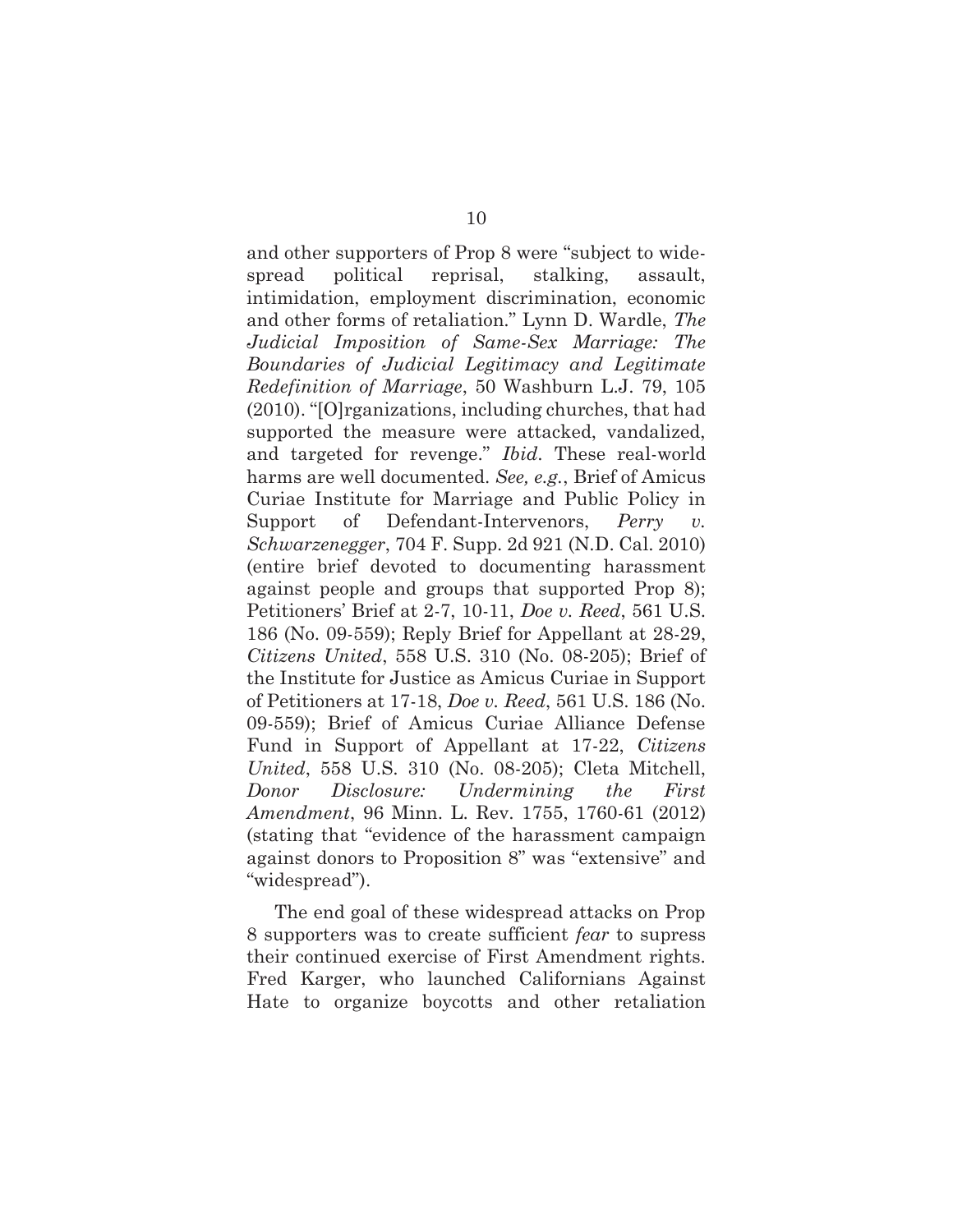against Prop 8 donors, openly acknowledged that the strategy was "intimidation."8 " 'One of my goals was to make it socially unacceptable to make these megadonations.' . . . 'I want them to think twice before writing that check.'" Richardson, *supra* note 8. Sadly, Mr. Karger's zeal for this tactic appears to be payback for the intimidation *he* suffered when public disclosure of his \$100 donation against a controversial ballot measure in 1978 "nearly cost him his job." *Ibid.* He said: " 'It was a very scary time. Gay people have been going through this for decades. Now our opponents are getting a taste of what it's like.'" *Ibid.*

The targeting of Prop 8 supporters for retaliation and intimidation proved to be effective. In the wake of the backlash against Prop 8 donors, organizations that had supported the measure suffered steep drops in donations. "This reflected a growing concern that contributors . . . would encounter pushback, shaming, intimidation, and even retaliation . . . ." William N. Eskridge Jr. & Christopher R. Riano, *Marriage Equality: From Outlaws to In-Laws* 489-90 (2020).

Further detail of the harassment and reprisals experienced by Prop 8 donors include:

#### **1. Vandalism**

Many Prop 8 supporters were targeted for vandalism to their homes and property, $9$  as well as to

<sup>8</sup> Valerie Richardson, *Pestered Prop 8 Donors File Suit*, Wash. Times (March 23, 2009), https://www.washingtontimes.com/ news/2009/mar/23/pestered-prop-8-donors-file-suit.

<sup>9</sup> *See, e.g.*, Thomas M. Messner, *The Price of Prop 8*, Heritage Foundation Backgrounder, No. 2328, at 3-4 & nn.8, 12, 15,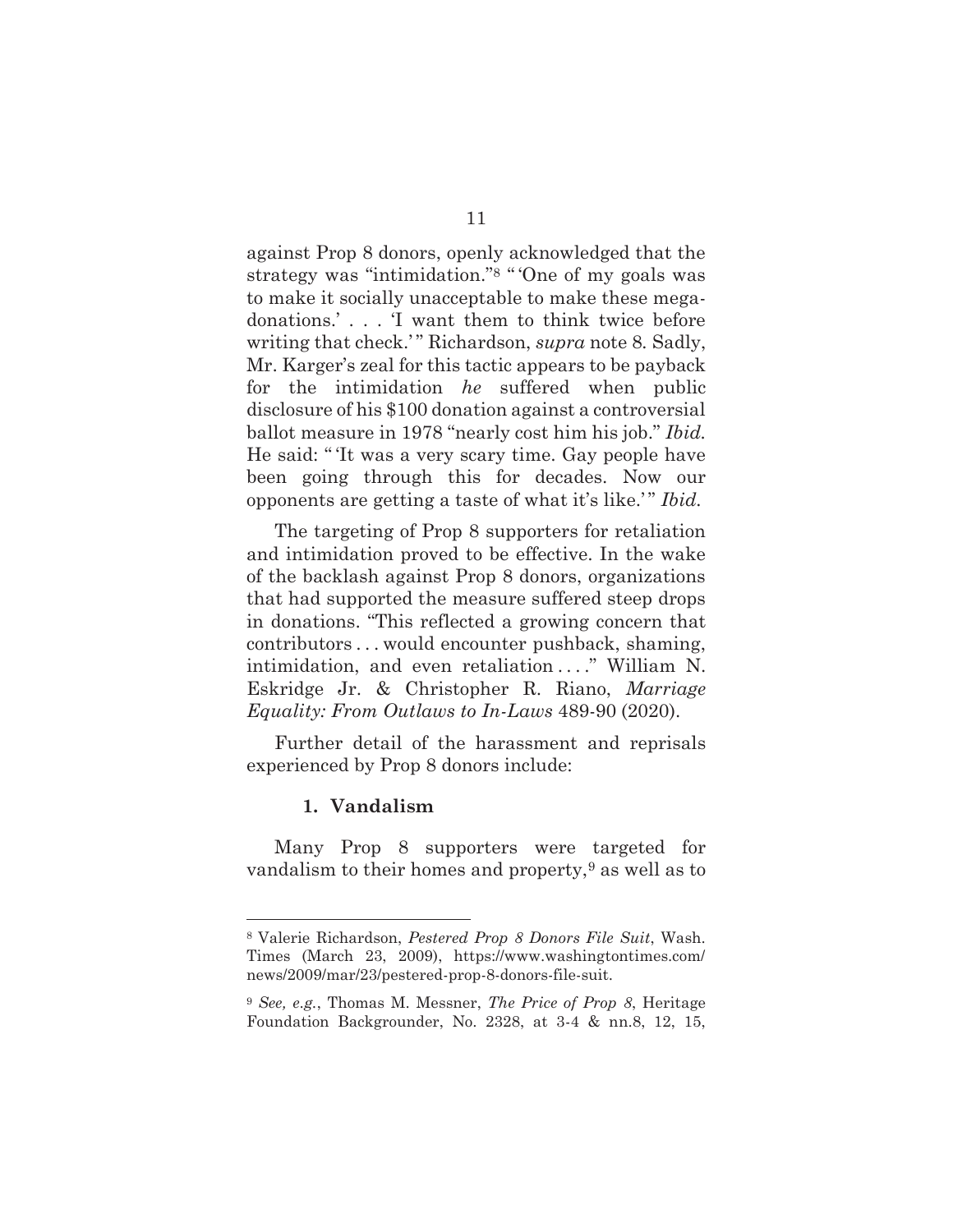cars and other vehicles. *See* Messner *supra* note 9, at 3 & nn.9-12, 15-16. In one example, a household that supported Prop 8 had the words "Bigots live here" painted on the window of an SUV parked in front of their home.10

After voters approved Prop 8, many houses of worship were also targeted.<sup>11</sup> In just the ten days after the election, at least seven Mormon houses of worship in Utah and ten in California were vandalized. *See* Eskridge & Riano, *supra* at 679.

#### **2. Death Threats**

Prop 8 supporters were also targeted with death threats. One such threat was made by email against the mayor of the City of Fresno stating, "Hey Bubba, you really acted like a real idiot at the Yes of [sic] Prop 8 Rally this past weekend. Consider yourself lucky. If I had a gun I would have gunned you down along with each and every other supporter." The email continued, "Anybody who had a yes on Prop 8 sign or

<sup>17-18 (</sup>Oct. 22, 2009), http://s3.amazonaws.com/thf\_media/2009/ pdf/bg2328.pdf

<sup>10</sup> *See* Matthai Kuruvila, *Mormons Face Flak for Backing Prop. 8*, S.F. Chron. (Feb. 10, 2012), https://www.sfgate.com/bayarea/ article/Mormons-face-flak-for-backing-Prop-8-3264077.php.

<sup>11</sup> *See* Jennifer Garza, *Feds Investigate Vandalism at Mormon Sites*, Sacramento Bee (Nov. 14, 2008), http://www.sacbee.com/ crime/story/1399018.html [https://web.archive.org/web/20201 112021134/https://web.archive.org/web/20090222214402/http:// www.sacbee.com/crime/story/1399018.html]. *See also* Chelsea Phua, *Mormon Church in Orangevale Vandalized in Wake of Prop. 8 Vote*, Sacramento Bee (Nov. 9, 2008), http://www.sac bee.com/101/story/1382472.html [https://web.archive.org/web/20 081112043118/http://www.sacbee.com/101/story/1382472.html].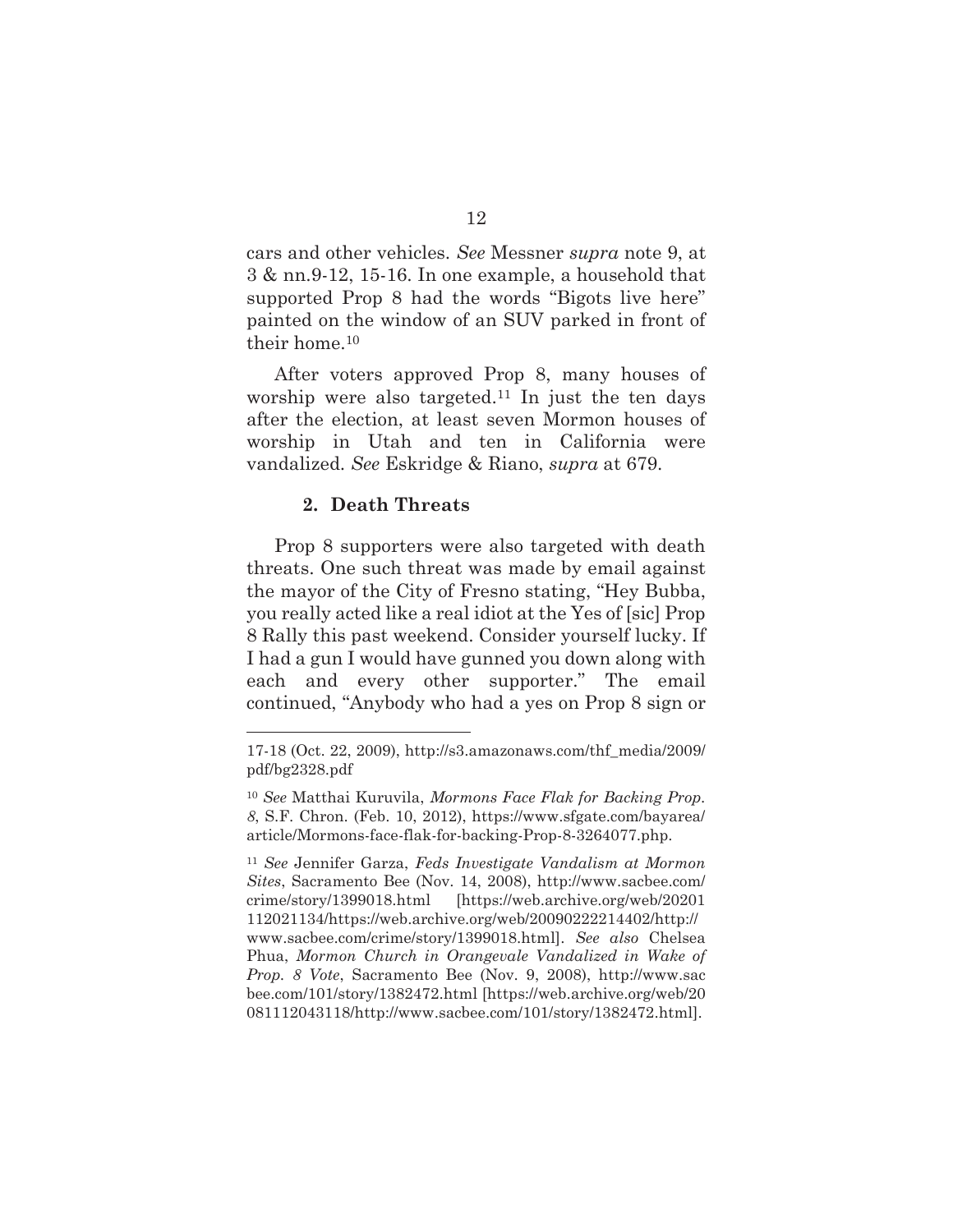banner in front of their house or bumper sticker on the car in Fresno is in danger of being shot or firebombed."12

An official proponent of Prop 8 reported he was "threatened to be killed" and "told to leave the country." Declaration of Hak-Shing William Tam in Support of Defendant-Intervenors' Motion for a Protective Order at 4, *Perry v. Schwarzenegger*, 704 F. Supp. 2d 921 (N.D. Cal. 2010) (No. 3:09-CV-2292- VRW). The New York Times also reported that even donors to other groups supporting Prop 8 also received death threats. Stone, *supra* note 7.

Newsweek, in a story about harassment involving Referendum 71 (a controversial Washington State ballot measure like Prop 8), described an Internet post that stated, "I advocate using violence against the property of ALL of those who are working tirelessly to HURT my family; starting with churches and government property...any NORMAL man would be driven to get a gun and kill those who tried such evil cruelty against his loved ones."13 The posting specifically named the campaign manager for one of the groups supporting Referendum 71, who then "received many harassing and threatening emails," Plaintiffs' Renewed Notice of Motion and Motion for

<sup>12</sup> ABC30, *Proposition 8 Email Threats*, KFSN-TV (Nov. 7, 2008), https://abc30.com/archive/6494921. *See also* Complaint, *ProtectMarriage.com—Yes on 8 v. Bowen,* Case No. 2:09–cv– 00058–MCE–DAD (E.D. Cal. 2009), ¶ 31.

<sup>13</sup> Krista Gesaman, *Threats, Legal Action in Washington's Gay-Marriage Debate,* Newsweek (Sept. 8, 2009), https://www. newsweek.com/threats-legal-action-washingtons-gay-marriagedebate-211642.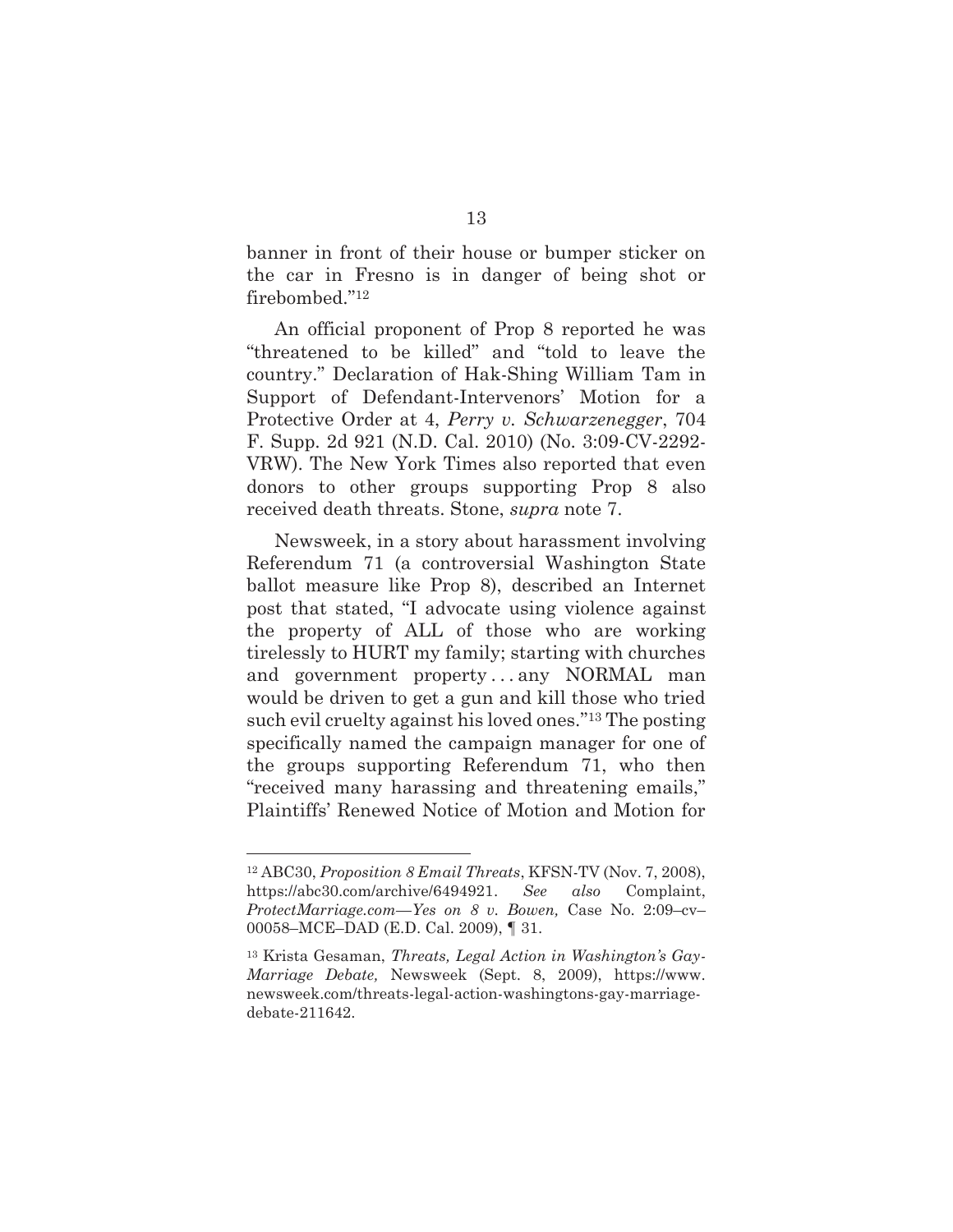Protective Order at 8, *Doe v. Reed*, 823 F. Supp. 2d 1195 (No. 3:09-cv-05456-BHS), including one email from an individual who "stated that he hoped that [the campaign manager and his wife] would have to watch [their] daughters being molested and raped," Plaintiffs' Response to Defendants' Motion for Summary Judgment Ex. 13 ¶ 4, *Doe v. Reed*, 823 F. Supp. 2d 1195 (No. 3:09-cv-05456-BHS).

In 2009, shortly after Maine voters approved a ballot measure to overturn same-sex marriage legislation adopted by that state's legislature, the headquarters of a group that supported the ballot measure received a voicemail stating: " 'You will be dead. Maybe not today, not tomorrow. But soon you'll be dead.'"<sup>14</sup>

#### **3. Physical Violence**

Other incidents of retaliation against Prop 8 supporters involved personal physical violence. For example, a Prop 8 supporter who was distributing campaign signs was taken to the hospital for 16

<sup>14</sup> Associated Press, *Threats Made Against Gay Marriage Opponents in Maine*, Bangor Daily News (Nov. 9, 2009), https://bangordailynews.com/2009/11/09/politics/threats-madeagainst-gay-marriage-opponents-in-maine. *See also*, *Question 1 Backers Receive Death Threats, Former Homosexual Leader Says They Should Not Live in Fear*, Catholic News Agency (Nov. 14, 2009), https://www.catholicnewsagency.com/news/question\_1 backers should not live in fear after death threats former homosexual\_leader\_says (reporting same death threat with slightly different wording and also reporting second death threat).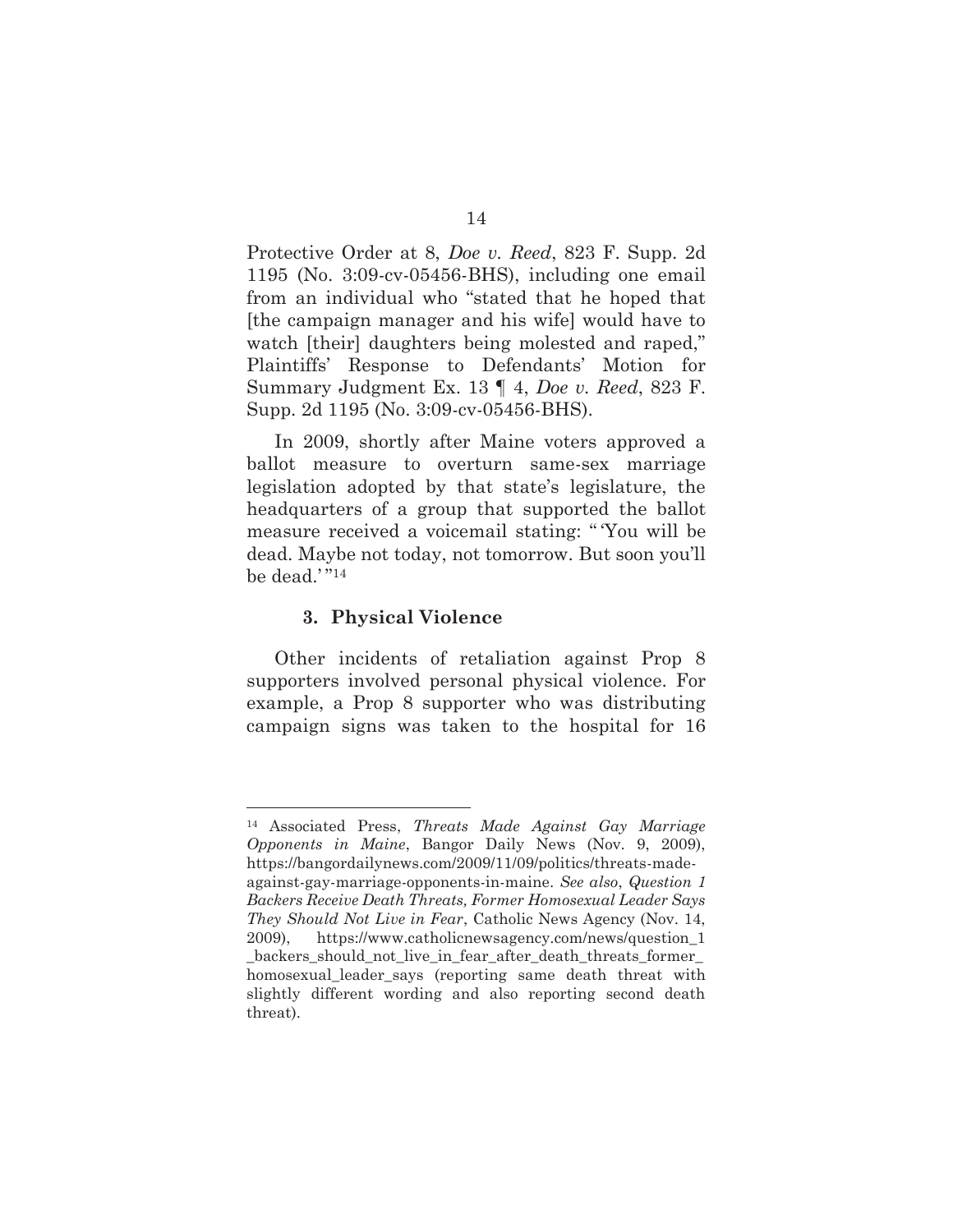stitches after being punched in the face by an attacker attempting to take and destroy the signs.15

Supporters holding signs and distributing materials were "victims of physical assaults such as being spat upon and having hot coffee thrown on them by passengers in passing automobiles." Declaration of Ronald Prentice in Support of Defendant-Intervenors' Motion for a Protective Order at 4, *Perry v. Schwarzenegger*, 704 F. Supp. 2d 921 (N.D. Cal. 2010) (No. 3:09-cv-2292-VRW). In another incident, an elderly woman was spit at while protestors knocked out of her hands and stomped on a cross she carried. Messner, *supra* note 9, at 10 & nn.80-83. And a small group of Christians were harassed to the point of requiring police protection when an angry crowd apparently took them for Prop 8 supporters. *Id.* at 10 & nn.84-88.

#### **4. Economic Reprisals**

Publicly identified Prop 8 supporters also suffered "widespread economic reprisals." Reply Brief for Appellant at 28-29, *Citizens United*, 558 U.S. 310 (No. 08-205). Employers of Prop 8 supporters were

<sup>15</sup> *Attack Outside of Catholic Church Part of 'Wave of Intimidation,' Says Yes on 8*, Catholic News Agency (Oct. 15, 2008), https://www.catholicnewsagency.com/news/attack\_out side\_of\_catholic\_church\_part\_of\_wave\_of\_intimidation\_says\_ yes\_on\_8. *See also* Seth Hemmelgarn, *Prop 8 Fight Gets Ugly on Both Sides*, Bay Area Reporter (Oct. 16, 2008), https://www.ebar.com/index.php?ch=news&sc=&sc3=&id=2394 06&pf=1; and KCRA TV, *Prop. 8 Supporter Allegedly Attacked in Modesto*, NBC Bay Area (Oct. 15, 2008), https://www.nbcbay area.com/news/politics/Prop\_8\_Supporter\_Allegedly\_Attacked\_ In\_Modesto.html.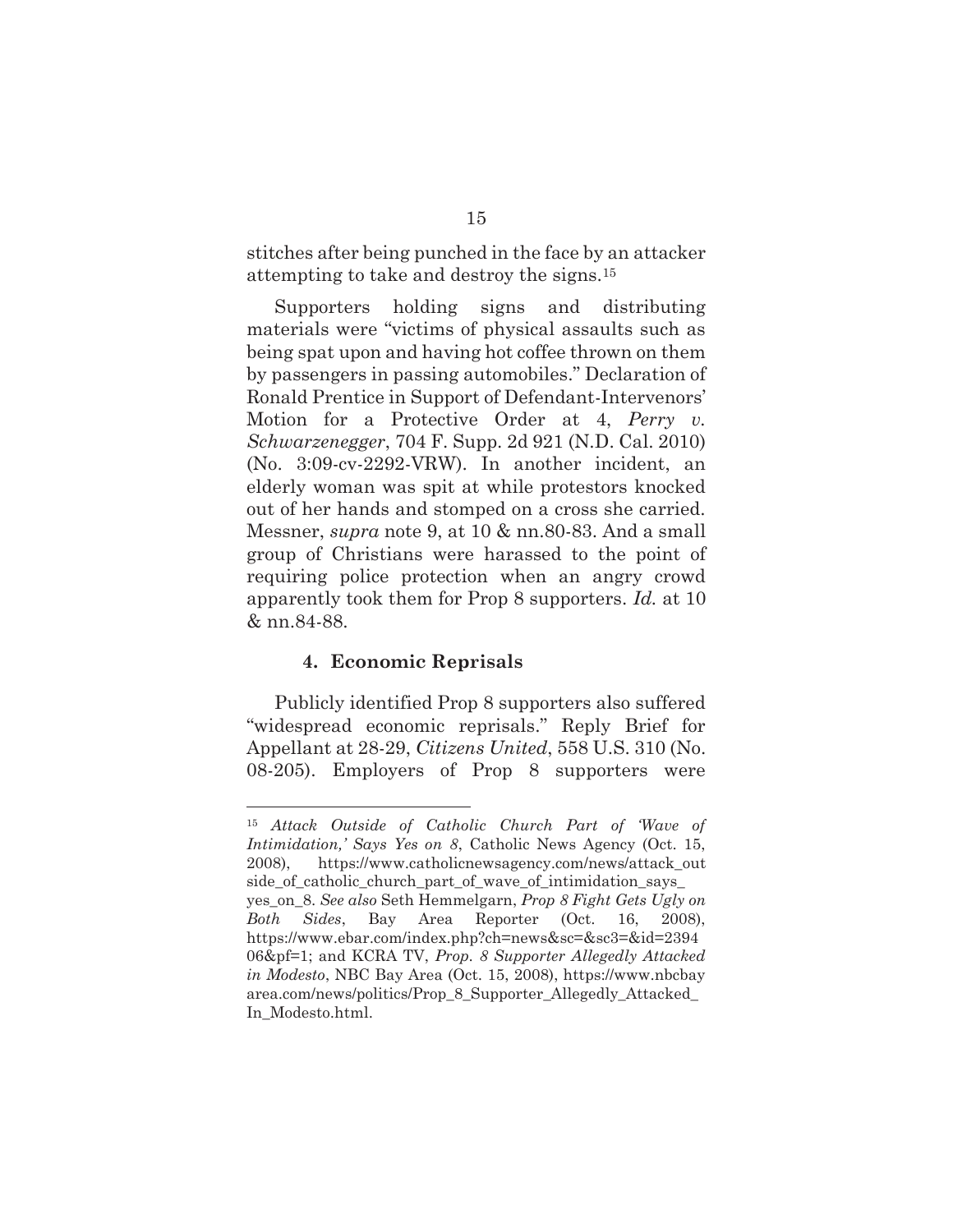targeted, resulting in some of them having to resign, take a leave of absence, or otherwise lose professional opportunities.16

In another example, a high-level staff member of the U.S. Olympic Team was pressured to resign after criticism involving his support of Prop 8.17 The director of the nonprofit California Musical Theater gave \$1,000 to support the initiative; he was forced to resign after other artists complained to his employer.18 And the director of the Los Angeles Film Festival was forced to resign after it was reported he gave \$1,500 to Prop 8, causing opponents to threaten to boycott and picket the next festival. Lott & Smith, *supra* note 18.

<sup>16</sup> *See* Opinion, *Prop. 8 – Boycott, or Blacklist?*, L.A. Times (Dec. 10, 2008), https://www.latimes.com/news/opinion/editorials/laed-boycott10-2008dec10-story.html (stating that "postelection boycott efforts" by "defenders of same-sex marriage" escalated into "a vengeful campaign against individuals who donated" in support of Prop 8, "usually in the form of pressure on their employers"). *See* additional sources in Messner, *supra* note 9, at 11 & nn.89-97, and incidents occurring long after Prop 8 vote at Phillip Matier and Andrew Ross, *Prop. 8 Aid Puts Paramount Board Member on Hold*, S.F. Chron. (June 25, 2012), https:// www.sfgate.com/bayarea/matier-ross/article/Prop-8-aid-puts-Paramount-board-member-on-hold-3202211.php (reporting that donation to Prop 8 "appears to have cost" the donor "his seat on the board that oversees Oakland's historic Paramount Theatre").

<sup>17</sup> Juliet Macur, *Facing Criticism, U.S. Official Quits*, N.Y. Times (May 6, 2011), https://www.nytimes.com/2011/05/07/sports/ olympics/07usoc.html.

<sup>18</sup> John R. Lott Jr. & Bradley Smith, *Donor Disclosure Has Its Downsides*, Wall St. J. (Dec. 26, 2008), www.wsj.com/articles/ SB123025779370234773.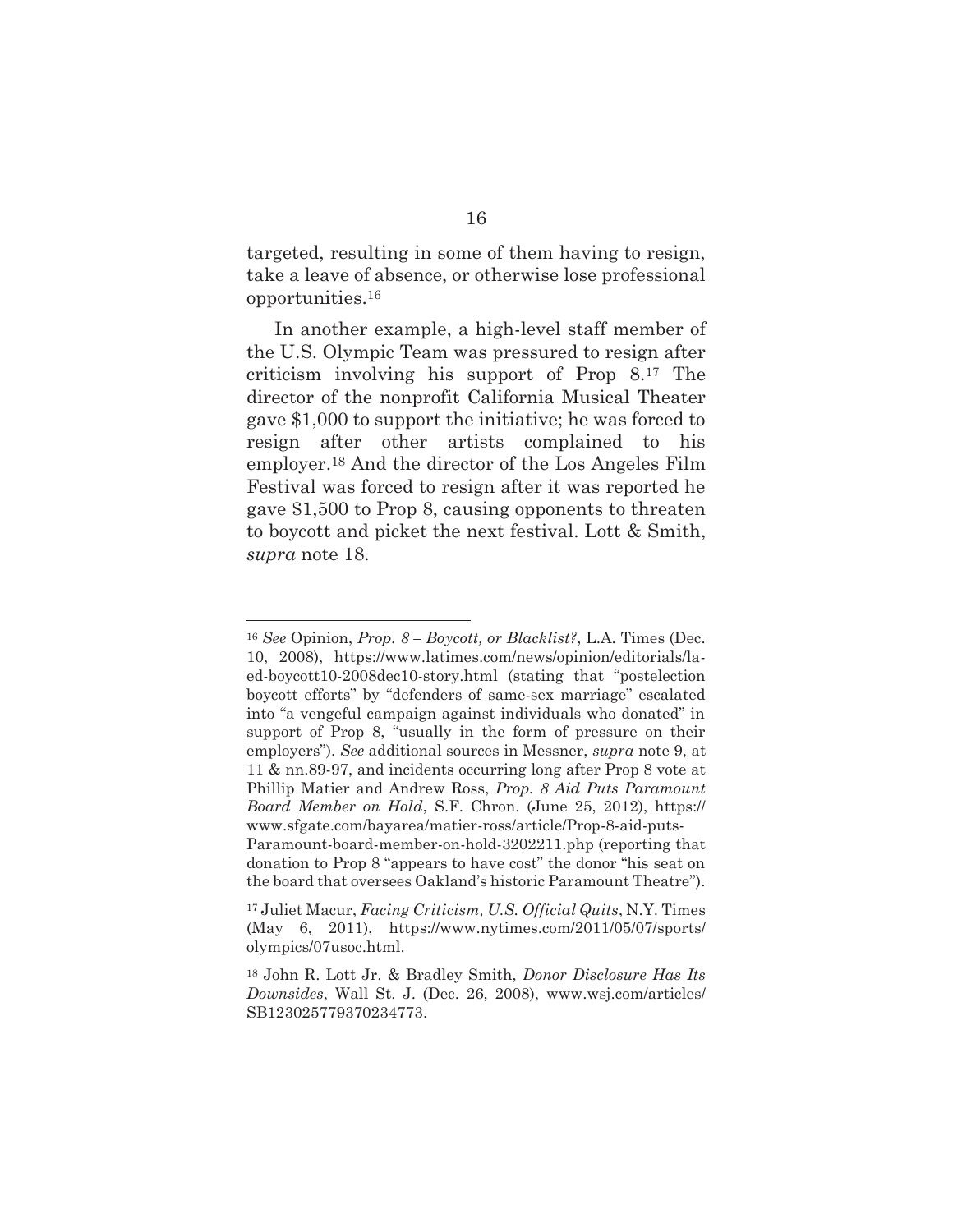Even years later, donors who supported Prop 8 continue to suffer economic reprisals. In 2014, Brendan Eich, chief executive of Mozilla (the maker of Firefox), was forced to resign just days after taking the job, under sharp criticism for making a \$1,000 donation in 2008 to support Prop 8.19 Even some in the lesbian, gay, bisexual, and transgender community criticized such unfair punishment, calling the affair a "witch hunt."20

Andrew Sullivan, an influential gay activist and commentator, slammed the attacks on Mr. Eich. Wildermuth, *supra* note 20. "Will he now be forced to walk through the streets in shame?...The whole episode disgusts me – as it should disgust anyone interested in a tolerant and diverse society."21 He rightly observed that "hounding our opponents" with "fanaticism" is all "about intimidating the free speech of others." Sullivan, *supra* note 21. "When people's lives and careers are subject to litmus tests, and fired if they do not publicly renounce what may well be

<sup>19</sup> Salvador Rodriguez, *Mozilla CEO Brendan Eich Resigns Under Fire for Supporting Prop. 8*, L.A. Times (Apr. 3, 2014), https://articles.latimes.com/2014/apr/03/business/la-fi-tn-mozil la-ceo-resigns-under-fire-prop-8-20140403 [https://web.archive. org/web/20180308113812/https://articles.latimes.com/2014/apr/ 03/business/la-fi-tn-mozilla-ceo-resigns-under-fire-prop-8-2014 0403].

<sup>20</sup> John Wildermuth, *Mozilla's Prop. 8 Uproar Reveals Much About Tech, Gay Rights*, SFGate (Apr. 11, 2014), https://www.sfgate.com/politics/article/Mozilla-s-Prop-8-uproarreveals-much-about-tech-5393875.php.

<sup>21</sup> Andrew Sullivan, *The Hounding of a Heretic*, The Dish (April 3, 2014, 5:03 PM), http://dish.andrewsullivan.com/2014/04/03/ the-hounding-of-brendan-eich.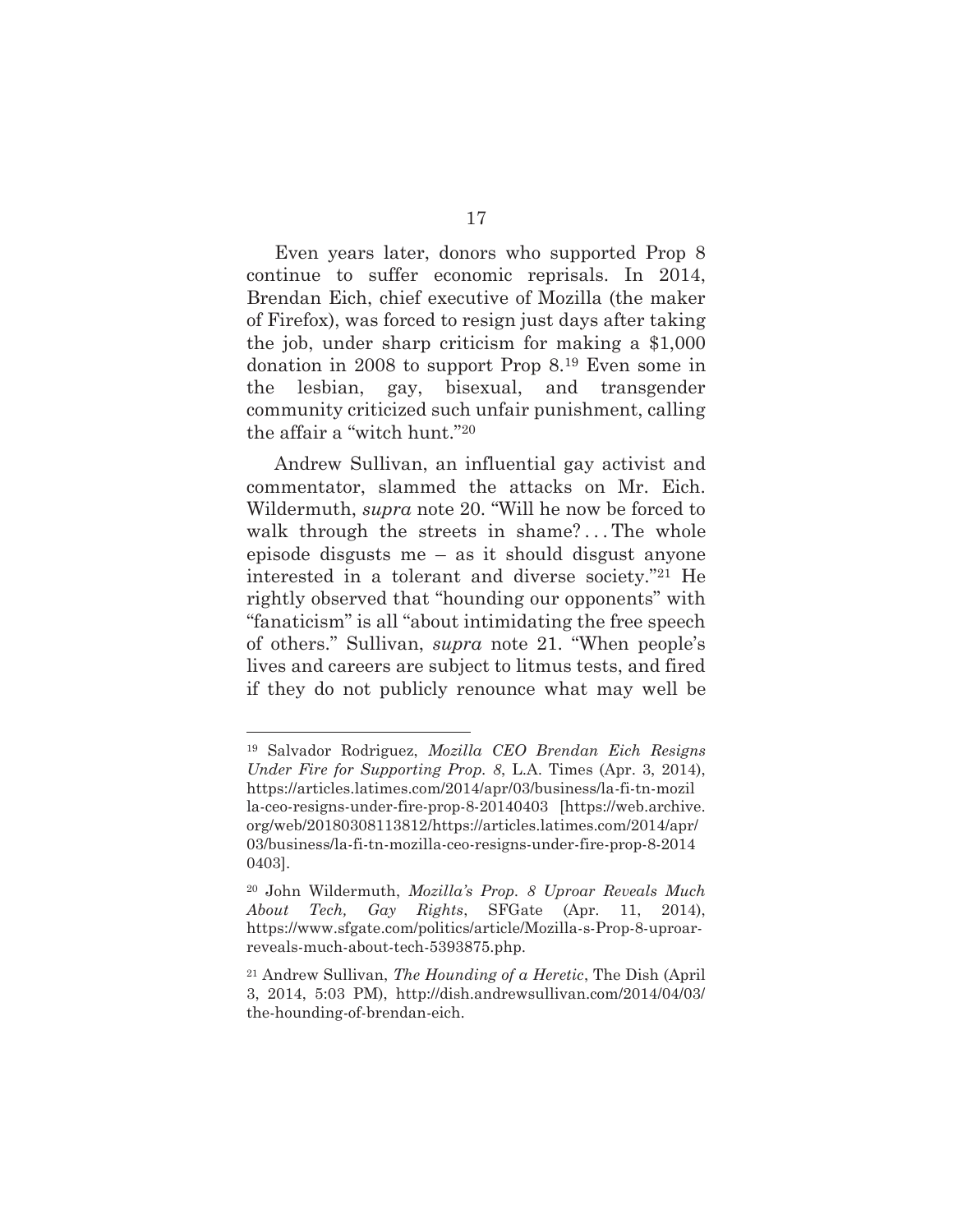their sincere conviction, we have crossed a line. This is McCarthyism applied by civil actors."22

#### **5. Harassment in the Workplace**

Many of Prop 8's publicly identified supporters who run businesses "had...their employees harassed, and ... received hundreds of threatening emails and phone calls." Declaration of Frank Schubert in Support of Defendant-Intervenors' Motion for a Protective Order at 6, *Perry v. Schwarzenegger*, 704 F. Supp. 2d 921 (N.D. Cal. 2010) (No. 3:09-cv-02292VRW).

For example, a woman who managed her popular, family-owned restaurant for 26 years was forced to resign after it was made public that she gave \$100 to Prop 8, because "throngs of [angry] protesters" repeatedly arrived at the restaurant and "shout[ed] 'shame on you' at customers."23 The police even had to "arriv[e] in riot gear one night to quell the angry mob" at the restaurant. "I've almost had a nervous breakdown. It's been the worst thing that's ever happened to me," she said. Lopez, *supra* note 23*.*

<sup>22</sup> Andrew Sullivan, *Dissents of The Day*, The Dish (April 4, 2014, 12:05 PM), http://dish.andrewsullivan.com/2014/04/04/dissentsof-the-day-63.

<sup>23</sup> Steve Lopez, *Prop. 8 Stance Upends Her Life*, L.A. Times (Dec. 14, 2008), https://www.latimes.com/archives/la-xpm-2008-dec-14-me-lopez14-story.html [https://web.archive.org/web/2020121 0222702/https://www.latimes.com/archives/la-xpm-2008-dec-14 me-lopez14-story.html].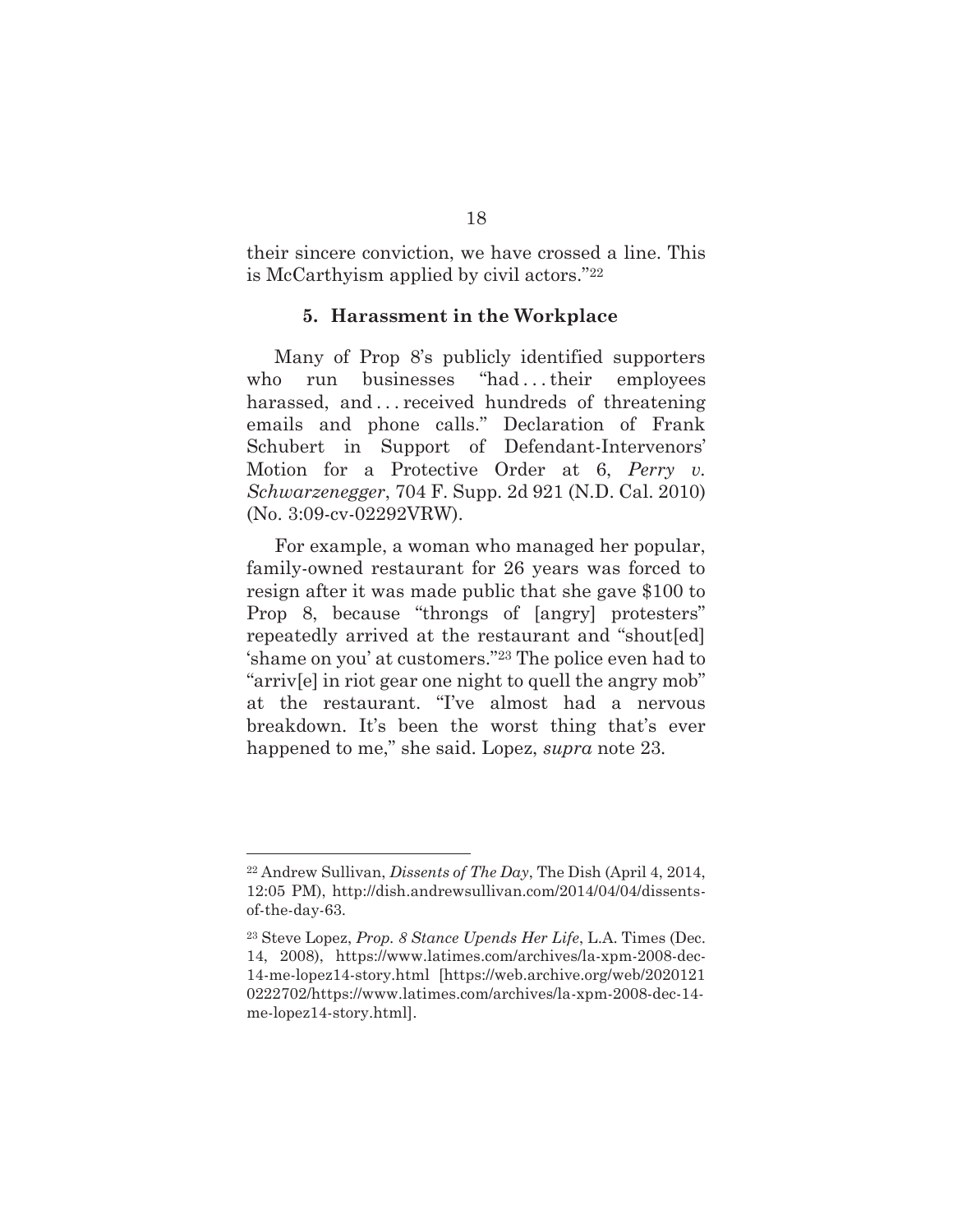### **IV. The Ninth Circuit Failed to Consider the Severe Harm Suffered by Prop 8 Supporters in Assessing the Grave Risks of Disclosure Facing Petitioners and Their Donors.**

In 2010, this Court was asked to stay the broadcast of the federal trial in San Francisco over Prop 8. In evaluating the likelihood that irreparable harm would result from the denial of a stay, the Court looked to the uncontroverted evidence that Prop 8's advocates "have been subject to harassment as a result of public disclosure of their support." *Hollingsworth v. Perry*, 558 U.S. 183, 185 (2010) (per curiam). Donors supporting Prop 8 had received death threats, envelopes containing white powder, and confrontational phone calls and e-mail messages from opponents of Prop 8, while others "have been forced to resign their jobs after it became public that they had donated to groups supporting the amendment." *Ibid*. The Court addressed "Internet blacklists" identifying pro-Prop 8 businesses and urging others to boycott them in retaliation, *ibid.*, and numerous instances of vandalism and physical violence against those identified as Prop 8 supporters. *Id.* at 185-86. Noting that the fears of the pro-Prop 8 witnesses had been "substantiated . . . by citing incidents of past harassment" of known Prop 8 supporters, *id.* at 195, the Court concluded that a threat of irreparable harm had been demonstrated, warranting a stay of the broadcast. *Id.* at 195-96.

Before the instant consolidated cases reached this Court for review, the detailed information above (and more) about the retaliation and harm inflicted upon supporters of Prop 8 was provided to the Ninth Circuit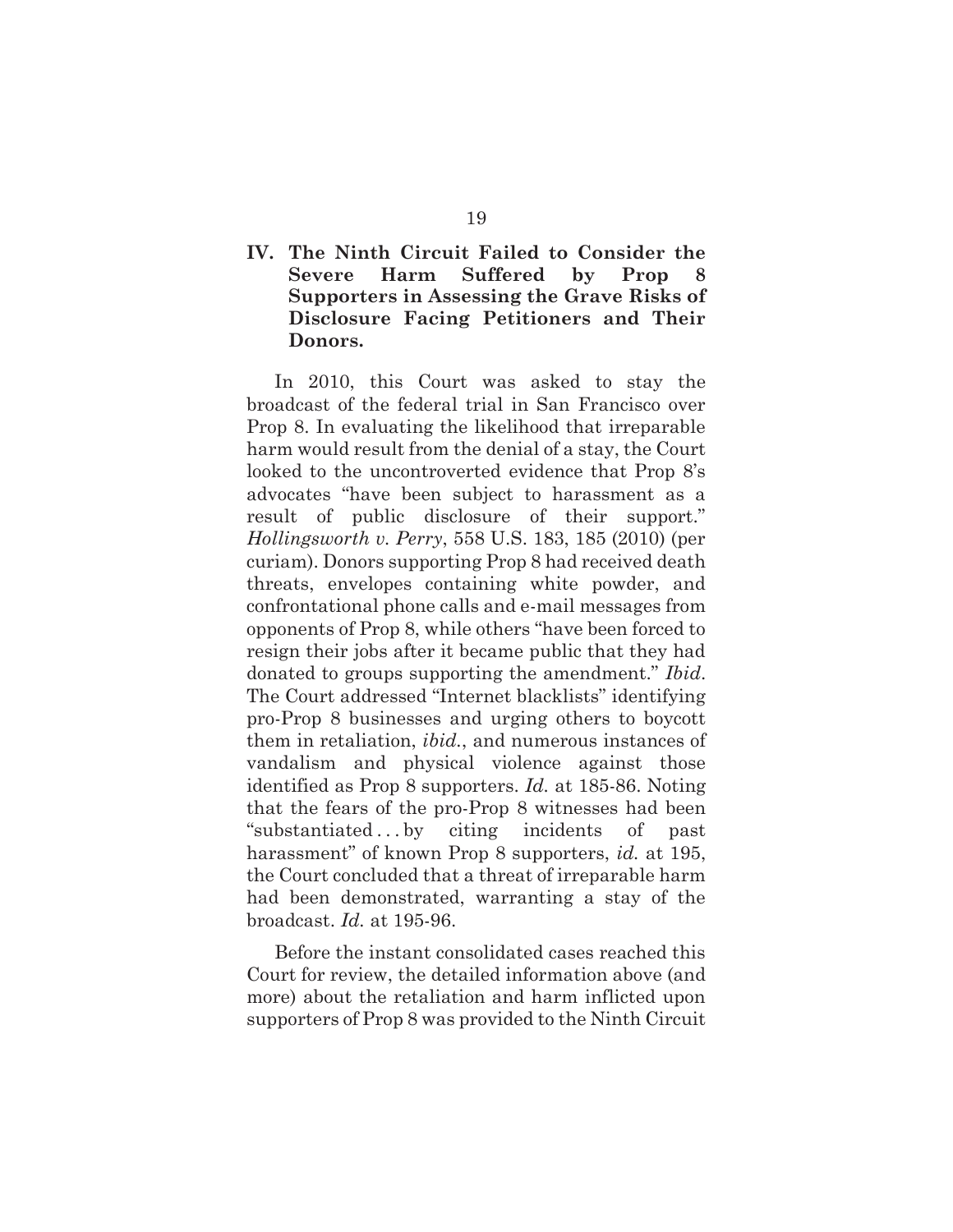by the parties and amici alike. Notably, in addressing the "actual burden" on First Amendment rights imposed by blanket disclosure of unredacted Schedule B donor information to the Attorney General, the Ninth Circuit acknowledged that the plaintiffs were not necessarily limited to their own experiences in producing evidence to show "a reasonable probability that the compelled disclosure of personal information will subject them to threats, harassment, or reprisals from either Government officials or private parties," and confirmed that evidence of retaliation suffered by supporters of "similar organizations" can also be probative as well. AFPF App. 24a & n.4.

Despite this, on the question whether disclosure of confidential Schedule B information may expose the Petitioners' donors to threats, harassment, and reprisals, the panel's de novo review of the evidence was actually quite narrow and certainly did not reach beyond Petitioners' first-hand experiences. Also, although the panel conceded that the "evidence undeniably shows that some individuals publicly associated with the Foundation have been subjected to threats, harassment or economic reprisals," AFPF App. 31a, that evidence was largely discounted on grounds that it "pertains to individuals who are publicly identified with a number of controversial activities or organizations, making it difficult to assess the extent to which the alleged harassment was caused by a connection to the Foundation or the Law Center in particular." AFPF App. 31a n.6. Finding those uncertainties to be insurmountable and considering *none* of the examples (both presented at trial and via amicus briefs) regarding the experiences of donors to other similar organizations, the panel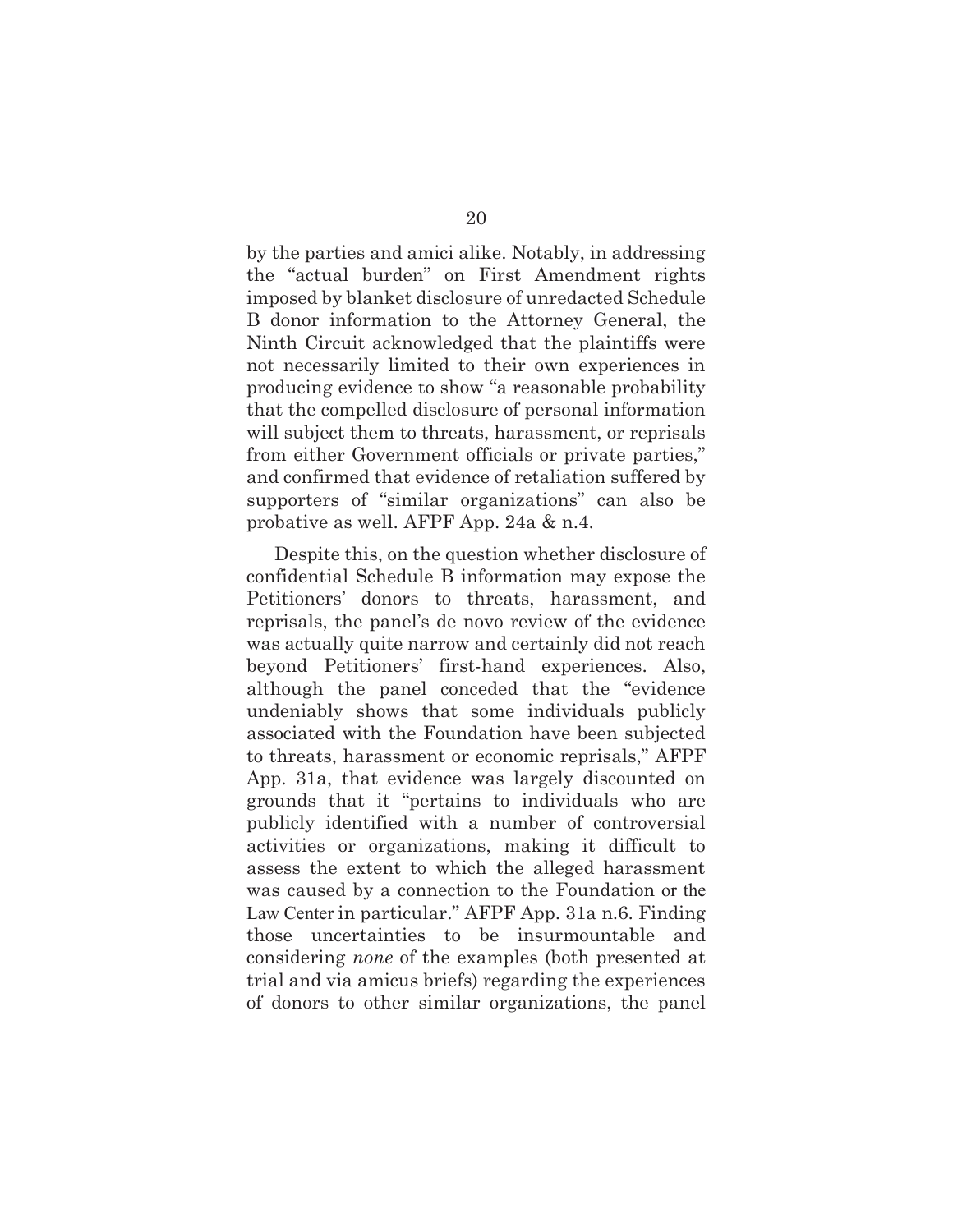side-stepped the issue and stopped short of concluding that public disclosure of Schedule B information would likely subject Petitioners' contributors, in particular, to retaliation. AFPF App. 34a.

The Ninth Circuit's discounted treatment of this issue contributes heavily to the overall error warranting reversal. Its refusal to acknowledge the strong likelihood of retaliation facing Petitioners and their donors stands starkly against both the evidence at trial and this Court's unequivocal recognition of the grave risks faced by donors to controversial causes, including Prop 8 supporters, *Hollingsworth v. Perry*, *supra*.

#### **CONCLUSION**

The real harms suffered by AFPF and the Thomas More Law Center (as well as the amicus Defense Fund) and their donors are not unique or isolated. The testimony of experts at trial, the shared experiences of other charities, and common sense inform the conclusion that all nonprofits that maintain confidential donor information (especially those engaged in controversial issues, no matter what end of the political spectrum) are exposed to the same public threats, harassment, intimidation, and retaliation, much of which is today enabled by information technology that wasn't even imagined at the time donor disclosure cases like *NAACP v. Alabama* were decided. The outcome of these consolidated cases will create real consequences. Donors and the charities they support *will* suffer tangible harm if the California Attorney General's unlawful practice is allowed to stand. The decisions of the Ninth Circuit should be reversed.